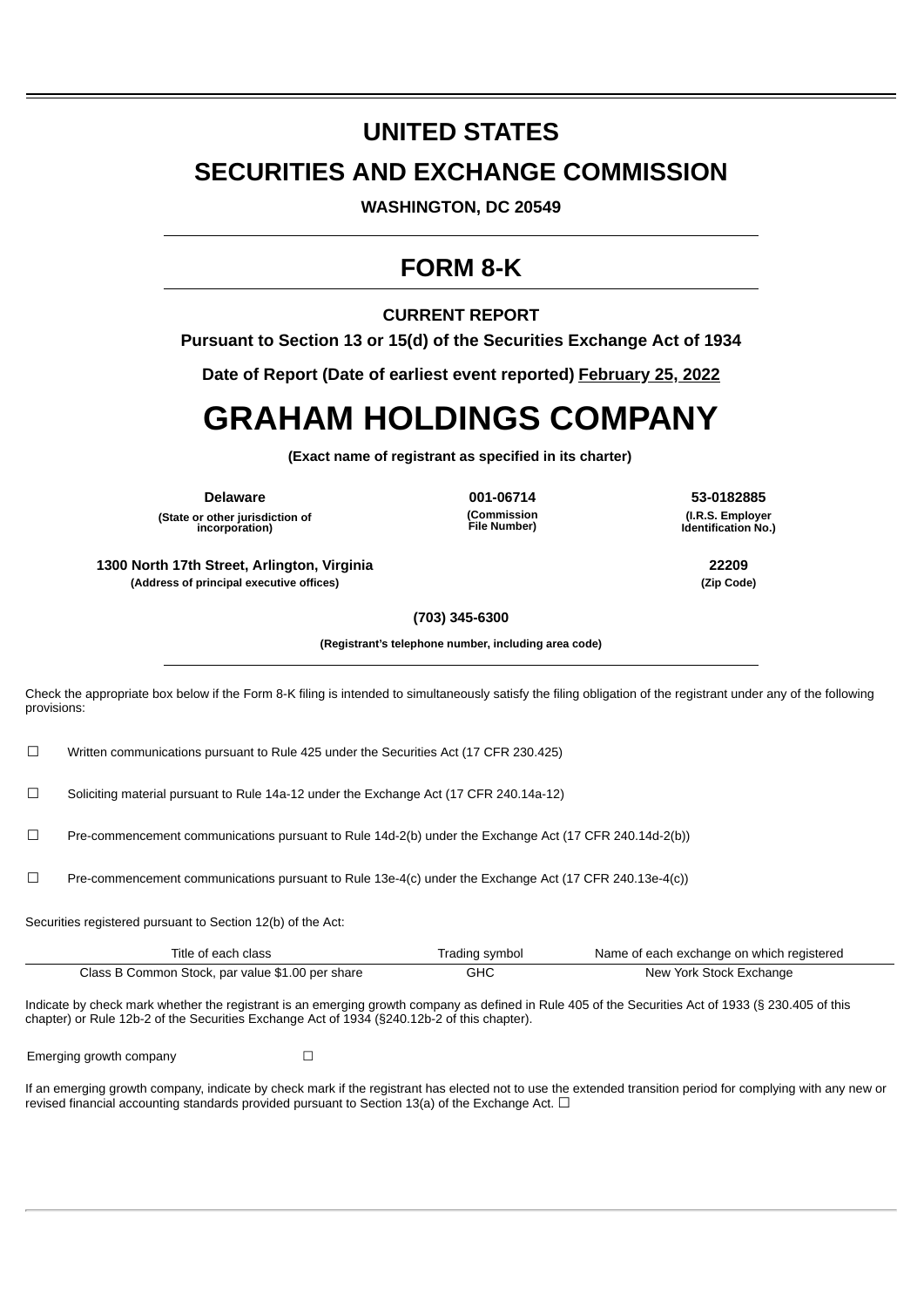# **Item 2.02 Results of Operations and Financial Condition.**

On February 25, 2022, Graham Holdings Company issued a press release announcing the Company's earnings for the fourth quarter and year ended December 31, 2021. A copy of this press release is furnished with this report as an exhibit to this Form 8-K.

#### **Item 9.01 Financial Statements and Exhibits.**

Exhibit 99.1 Graham Holdings Company Earnings Release Dated February 25, 2022.

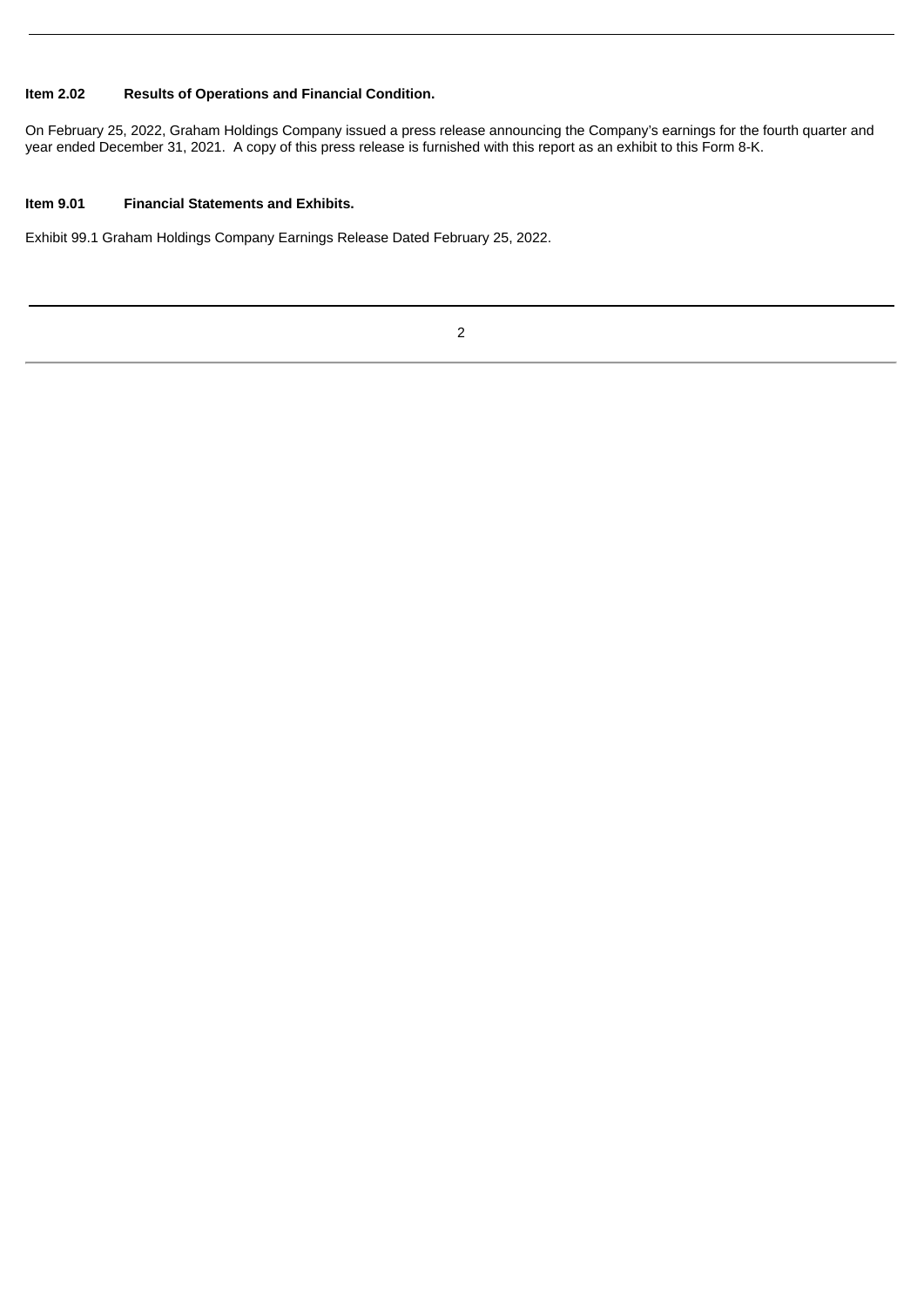# **Exhibit Index**

Exhibit 99.1 Graham Holdings [Company](#page-4-0) Earnings Release dated February 25, 2022.

Exhibit 104 Cover Page Interactive Data File, formatted in Inline XBRL and included as Exhibit 101.

3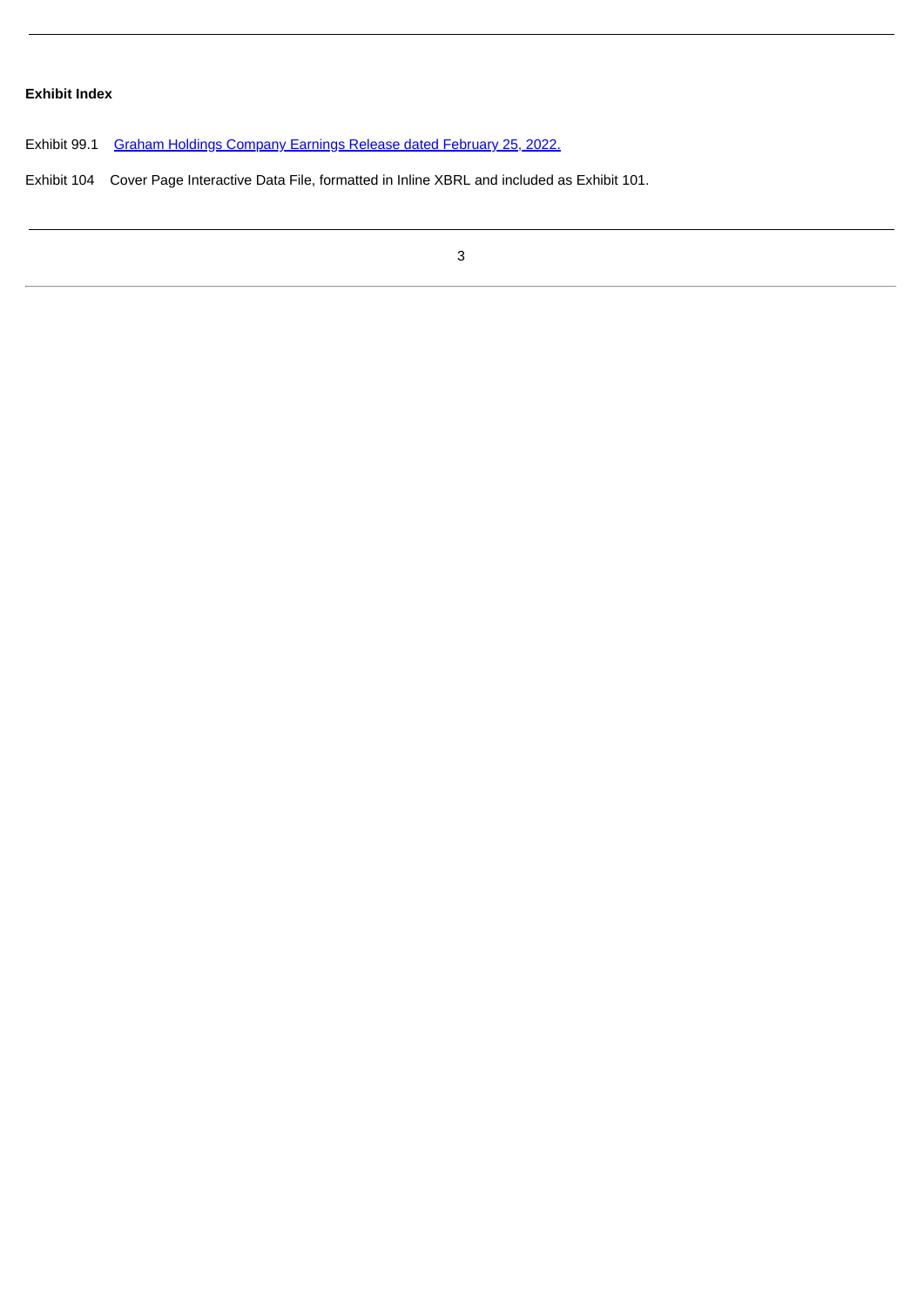## **SIGNATURE**

Pursuant to the requirements of the Securities Exchange Act of 1934, the Registrant has duly caused this report to be signed on its behalf by the undersigned hereunto duly authorized.

Graham Holdings Company

(Registrant)

Date: February 25, 2022 <br>
S/ Wallace R. Cooney

Wallace R. Cooney, Chief Financial Officer (Principal Financial Officer)

4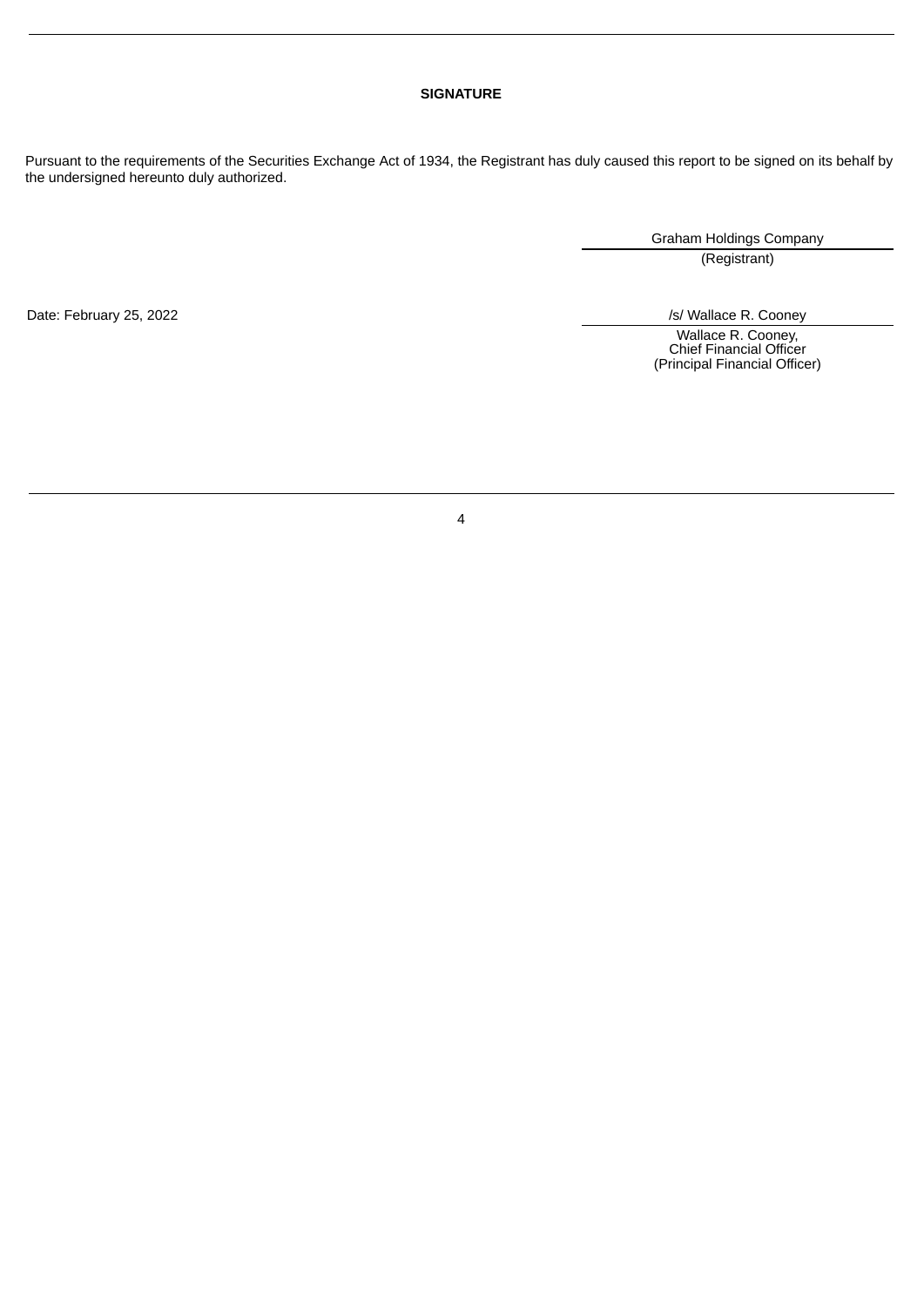<span id="page-4-0"></span>Contact: Wallace R. Cooney **For Immediate Release** Contact: Wallace R. Cooney For Immediate Release

(703) 345-6470 February 25, 2022

#### GRAHAM HOLDINGS COMPANY REPORTS 2021 AND FOURTH QUARTER EARNINGS

ARLINGTON, VA - Graham Holdings Company (NYSE: GHC) today reported net income attributable to common shares of \$352.1 million (\$70.45 per share) for the year ended December 31, 2021, compared to \$300.4 million (\$58.13 per share) for the year ended December 31, 2020. For the fourth quarter of 2021, the Company reported net income attributable to common shares of \$84.7 million (\$17.10 per share), compared to \$237.1 million (\$47.34 per share) for the same period of 2020.

The COVID-19 pandemic and measures taken to prevent its spread significantly impacted the Company's results for 2020 and 2021, largely from reduced demand for the Company's products and services. This significant adverse impact is expected to continue into 2022, although at a reduced level. The Company's management has taken a variety of measures to reduce costs and to implement changes to business operations. The Company cannot predict the severity or duration of the pandemic, the extent to which demand for the Company's products and services will be adversely affected or the degree to which financial and operating results will be negatively impacted.

The results for 2021 and 2020 were affected by a number of items as described in the following paragraphs. Excluding these items, net income attributable to common shares was \$161.9 million (\$32.40 per share) for 2021, compared to \$159.7 million (\$30.91 per share) for 2020. Excluding these items, net income attributable to common shares was \$42.4 million (\$8.55 per share) for the fourth quarter of 2021, compared to \$56.4 million (\$11.27 per share) for the fourth quarter of 2020. (Refer to the Non-GAAP Financial Information schedule attached to this release for additional details.)

Items included in the Company's net income for 2021 are listed below, and fourth quarter activity, if any, is highlighted for each item:

- a \$3.9 million net credit related to fair value changes in contingent consideration from prior acquisitions (\$0.78 per share);
- a \$1.0 million reduction to operating expenses from property, plant and equipment gains in connection with the spectrum repacking mandate of the Federal Communications Commission (FCC) (after-tax impact of \$0.8 million, or \$0.16 per share); \$0.1 million of these gains were recorded in the fourth quarter (after-tax impact of \$0.1 million, or \$0.02 per share);
- \$31.6 million in goodwill and other long-lived asset impairment charges (after-tax impact of \$26.0 million, or \$5.19 per share); \$1.4 million of these charges were recorded in the fourth quarter (after-tax impact of \$1.0 million, or \$0.21 per share);
- \$12.6 million in net earnings of affiliates whose operations are not managed by the Company (after-tax impact of \$9.3 million, or \$1.86 per share); \$13.0 million in net losses were recorded in the fourth quarter (after-tax impact of \$9.4 million, or \$1.89 per share);
- \$4.1 million in interest expense to adjust the fair value of the mandatorily redeemable noncontrolling interest (after-tax impact of \$4.0 million, or \$0.80 per share); \$1.4 million of interest expense was recorded in the fourth quarter (after-tax impact of \$1.3 million, or \$0.26 per share);
- \$1.1 million in expenses related to a non-operating Separation Incentive Program (SIP) at manufacturing (after-tax impact of \$0.8 million, or \$0.16 per share);
- \$243.1 million in net gains on marketable equity securities (after-tax impact of \$179.7 million, or \$35.96 per share); \$66.1 million in net gains were recorded in the fourth quarter (after-tax impact of \$50.9 million, or \$10.28 per share);
- Non-operating gains, net, of \$13.6 million from write-ups, sales and impairments of cost and equity method investments (after-tax impact of \$10.1 million, or \$2.02 per share); \$2.8 million of net gains were recorded in the fourth quarter (after-tax impact of \$2.2 million, or \$0.44 per share);
- \$0.2 million in non-operating foreign currency losses (after-tax impact of \$0.1 million, or \$0.03 per share); \$0.9 million of losses were recorded in the fourth quarter (after-tax impact of \$0.6 million, or \$0.13 per share); and
- a \$17.2 million deferred tax benefit arising from a change in the estimated deferred state income tax rate related to the Company's pension and other postretirement plans (\$3.45 per share); \$1.5 million of this benefit was recorded in the fourth quarter (\$0.30 per share).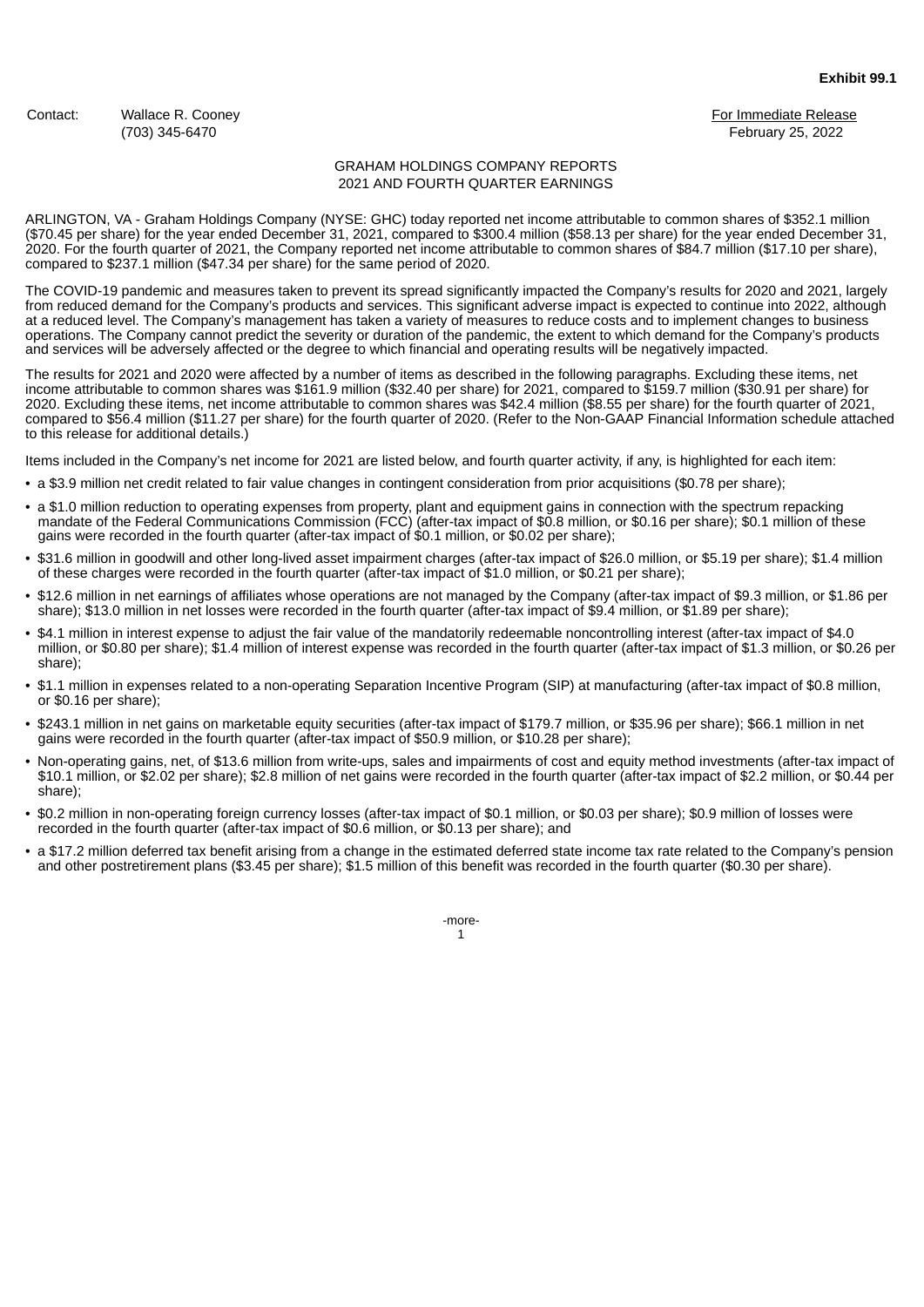Items included in the Company's net income for 2020 are listed below, and fourth quarter activity, if any, is highlighted for each item:

- \$27.9 million in goodwill and other long-lived asset impairment charges (after-tax impact of \$20.2 million, or \$3.92 per share); \$0.3 million of these charges were recorded in the fourth quarter (after-tax impact of \$0.2 million, or \$0.05 per share);
- \$16.1 million in restructuring charges at the education division (after-tax impact of \$11.9 million, or \$2.31 per share); \$4.0 million of these charges were recorded in the fourth quarter (after-tax impact of \$3.0 million, or \$0.59 per share);
- \$5.7 million in accelerated depreciation at other businesses (after-tax impact of \$4.1 million, or \$0.80 per share);
- a \$2.9 million reduction to operating expenses from property, plant and equipment gains in connection with the spectrum repacking mandate of the FCC (after-tax impact of \$2.3 million, or \$0.44 per share); \$0.4 million of these gains were recorded in the fourth quarter (after-tax impact of \$0.3 million, or \$0.06 per share);
- \$2.1 million in net losses of affiliates whose operations are not managed by the Company (after-tax impact of \$1.6 million, or \$0.31 per share); \$0.7 million in net earnings were recorded in the fourth quarter (after-tax impact of \$0.5 million, or \$0.11 per share);
- \$8.5 million in interest expense in the fourth quarter to adjust the fair value of the mandatorily redeemable noncontrolling interest (\$1.64 per share);
- \$11.5 million in expenses related to non-operating SIP activity at the education division and other businesses (after-tax impact of \$8.5 million, or \$1.64 per share);
- \$60.8 million in net gains on marketable equity securities (after-tax impact of \$44.7 million, or \$8.64 per share); \$61.9 million in net gains were recorded in the fourth quarter (after-tax impact of \$45.5 million, or \$9.08 per share);
- a fourth quarter gain of \$209.8 million on the sale of Megaphone (after-tax impact of \$154.2 million, or \$29.84 per share);
- Non-operating losses, net, of \$1.5 million from impairments, sales and write-ups of cost and equity method investments (after-tax impact of \$1.1 million, or \$0.21 per share); \$4.8 million of losses were recorded in the fourth quarter (after-tax impact of \$3.5 million, or \$0.70 per share);
- \$2.2 million in non-operating foreign currency losses (after-tax impact of \$1.6 million, or \$0.31 per share); \$3.0 million of losses were recorded in the fourth quarter (after-tax impact of \$2.3 million, or \$0.45 per share); and
- \$2.9 million in income tax expense related to stock compensation (\$0.56 per share); \$2.4 million of this expense was recorded in the fourth quarter (\$0.48 per share).

Revenue for 2021 was \$3,186.0 million, up 10% from \$2,889.1 million in 2020. Revenues increased at education, manufacturing, healthcare, automotive and other businesses, partially offset by a decrease at television broadcasting. The Company reported operating income for 2021 of \$77.4 million, compared to \$100.4 million in 2020. Operating results declined at television broadcasting and manufacturing, partially offset by improvements at education and automotive.

For the fourth quarter of 2021, revenue was \$862.9 million, up 10% from \$787.0 million in 2020. Revenues increased at education, healthcare, automotive and other businesses, partially offset by declines at television broadcasting and manufacturing. The Company reported operating income of \$22.5 million in the fourth quarter of 2021, compared to \$46.2 million in 2020. Operating results declined at television broadcasting and other businesses, partially offset by improvements at education and automotive.

#### **Division Results**

#### *Education*

Education division revenue in 2021 totaled \$1,361.2 million, up 4% from \$1,305.7 million in 2020. For the fourth quarter of 2021, education division revenue totaled \$355.9 million, up 13% from \$313.7 million for the same period of 2020.

Kaplan reported operating income of \$50.6 million for 2021, an increase from \$11.6 million in 2020; Kaplan reported operating income for the fourth quarter of 2021 of \$8.6 million, compared to an operating loss of \$8.7 million in the fourth quarter of 2020.

The COVID-19 pandemic adversely impacted Kaplan's operating results beginning in February 2020 and continued through 2021.

-more- $\overline{2}$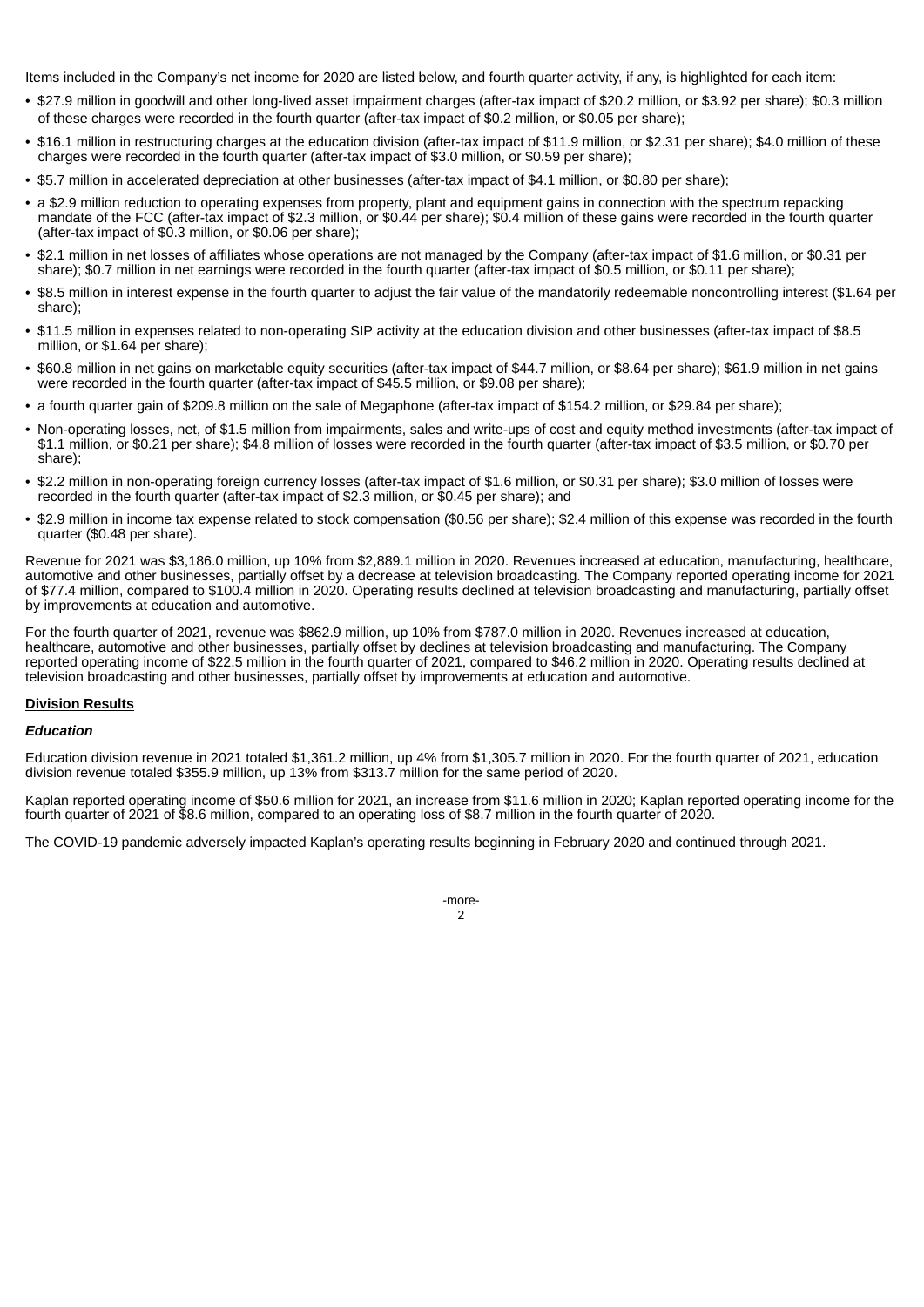Kaplan serves a large number of students who travel to other countries to study a second language, prepare for licensure, or pursue a higher education degree. Government-imposed travel restrictions and school closures arising from COVID-19 had a significant negative impact on the ability of international students to travel and attend Kaplan's programs, particularly Kaplan International's Language programs. In addition, most licensing bodies and administrators of standardized exams postponed or canceled scheduled examinations due to COVID-19, resulting in a significant number of students deciding to defer their studies, negatively impacting Kaplan's exam preparation education businesses. Overall, if COVID-19 restrictions persist, then Kaplan's revenues and operating results in 2022 could be adversely impacted, particularly at Kaplan International Languages.

To help mitigate the adverse impact of COVID-19, Kaplan implemented a number of cost reduction and restructuring activities across its businesses. Related to these restructuring activities, for 2021, Kaplan recorded \$3.3 million in lease impairment charges (including \$1.9 million in property, plant and equipment write-downs). In 2020, Kaplan recorded \$13.5 million in lease restructuring costs (including \$3.6 million of accelerated depreciation expense) and \$6.2 million in severance restructuring costs. Kaplan also recorded \$12.3 million in lease impairment charges in connection with these plans in 2020 (including \$2.2 million in property, plant and equipment write-downs). Further, Kaplan recorded \$12.8 million in non-operating pension expense in 2020 related to workforce reductions completed in the second and third quarters. For the fourth quarter of 2020, Kaplan recorded \$1.0 million in lease restructuring costs (including \$0.2 million in accelerated depreciation expense), \$3.1 million in severance restructuring costs, and \$0.3 million in lease impairment charges.

In 2020, Kaplan also accelerated the development and promotion of various online programs and solutions, rapidly transitioned most of its classroom-based programs online and addressed the individual needs of its students and partners, substantially reducing the disruption from COVID-19 while simultaneously adding important new product offerings and operating capabilities. Further, in the fourth quarter of 2020, Kaplan combined its three primary divisions based in the United States (Kaplan Test Prep, Kaplan Professional, and Kaplan Higher Education) into one business known as Kaplan North America (KNA). This combination was designed to enhance Kaplan's competitiveness by better leveraging its diversified academic and professional portfolio, as well as its relationships with students, universities and businesses. For financial reporting purposes, KNA is reported in two segments: Higher Education and Supplemental Education (combining Kaplan Test Prep and Kaplan Professional (U.S.) into one reporting segment).

A summary of Kaplan's operating results is as follows:

|                                   |    | <b>Three Months Ended</b> |     |          |          |              |                 |          |  |
|-----------------------------------|----|---------------------------|-----|----------|----------|--------------|-----------------|----------|--|
|                                   |    | December 31               |     |          |          | December 31  |                 |          |  |
| (in thousands)                    |    | 2021                      |     | 2020     | % Change | 2021         | 2020            | % Change |  |
| Revenue                           |    |                           |     |          |          |              |                 |          |  |
| Kaplan international              | \$ | 205,561                   | \$  | 165,796  | 24S      | 726,875 \$   | 653,892         | 11       |  |
| Higher education                  |    | 77,910                    |     | 72,264   | 8        | 317,854      | 316,095         |          |  |
| Supplemental education            |    | 71,014                    |     | 73,446   | (3)      | 309,069      | 327,087         | (6)      |  |
| Kaplan corporate and other        |    | 4,020                     |     | 3,205    | 25       | 14,759       | 12,643          | 17       |  |
| Intersegment elimination          |    | (2,560)                   |     | (1,018)  |          | (7, 312)     | (4,004)         |          |  |
|                                   |    | 355,945                   | \$  | 313,693  | 13       | 1,361,245    | \$<br>1,305,713 | 4        |  |
| <b>Operating Income (Loss)</b>    |    |                           |     |          |          |              |                 |          |  |
| Kaplan international              | \$ | 10,172                    | -\$ | (6,008)  |          | \$<br>33,457 | \$<br>15,248    |          |  |
| Higher education                  |    | 5,982                     |     | 2,481    |          | 24,134       | 24,364          | (1)      |  |
| Supplemental education            |    | 3,840                     |     | 6,856    | (44)     | 36,919       | 19,705          | 87       |  |
| Kaplan corporate and other        |    | (7, 340)                  |     | (7, 295) | (1)      | (24, 715)    | (18, 266)       | (35)     |  |
| Amortization of intangible assets |    | (4,034)                   |     | (4, 367) | 8        | (16,001)     | (17, 174)       |          |  |
| Impairment of long-lived assets   |    | (45)                      |     | (342)    | 87       | (3,318)      | (12, 278)       | 73       |  |
| Intersegment elimination          |    |                           |     |          |          | 97           |                 |          |  |
|                                   |    | 8,575                     | \$  | (8,675)  |          | 50,573       | \$<br>11,604    |          |  |

Kaplan International includes postsecondary education, professional training and language training businesses largely outside the United States. Kaplan International revenue increased 11% in 2021 (5% on a constant currency basis). The increase is due largely to growth at UK Professional and Pathways, partially offset by declines at Languages. Revenue increased 24% in the fourth quarter of 2021 (23% on a constant currency basis) due largely to growth at Languages, UK Professional and Pathways. Kaplan International reported operating income of \$33.5 million in 2021, compared to \$15.2 million in 2020. The increase in operating results is due to a reduction in losses at Languages and improved results at Pathways and UK Professional. Overall, Kaplan International's operating results were negatively impacted by \$43 million and \$55 million in losses, respectively, incurred at Languages from continued significant COVID-19 disruptions in 2021 and 2020. In addition, Kaplan International's 2020 results include \$4.5 million of lease restructuring costs (including \$1.6 million in accelerated depreciation expense) and \$4.4 million of severance restructuring costs. Kaplan International reported operating income of \$10.2 million for the fourth quarter of 2021, compared to an operating loss of \$6.0 million in the fourth quarter of 2020; the increase was due to a reduction in losses at Languages and improved results at Pathways. Kaplan International's

-more-

3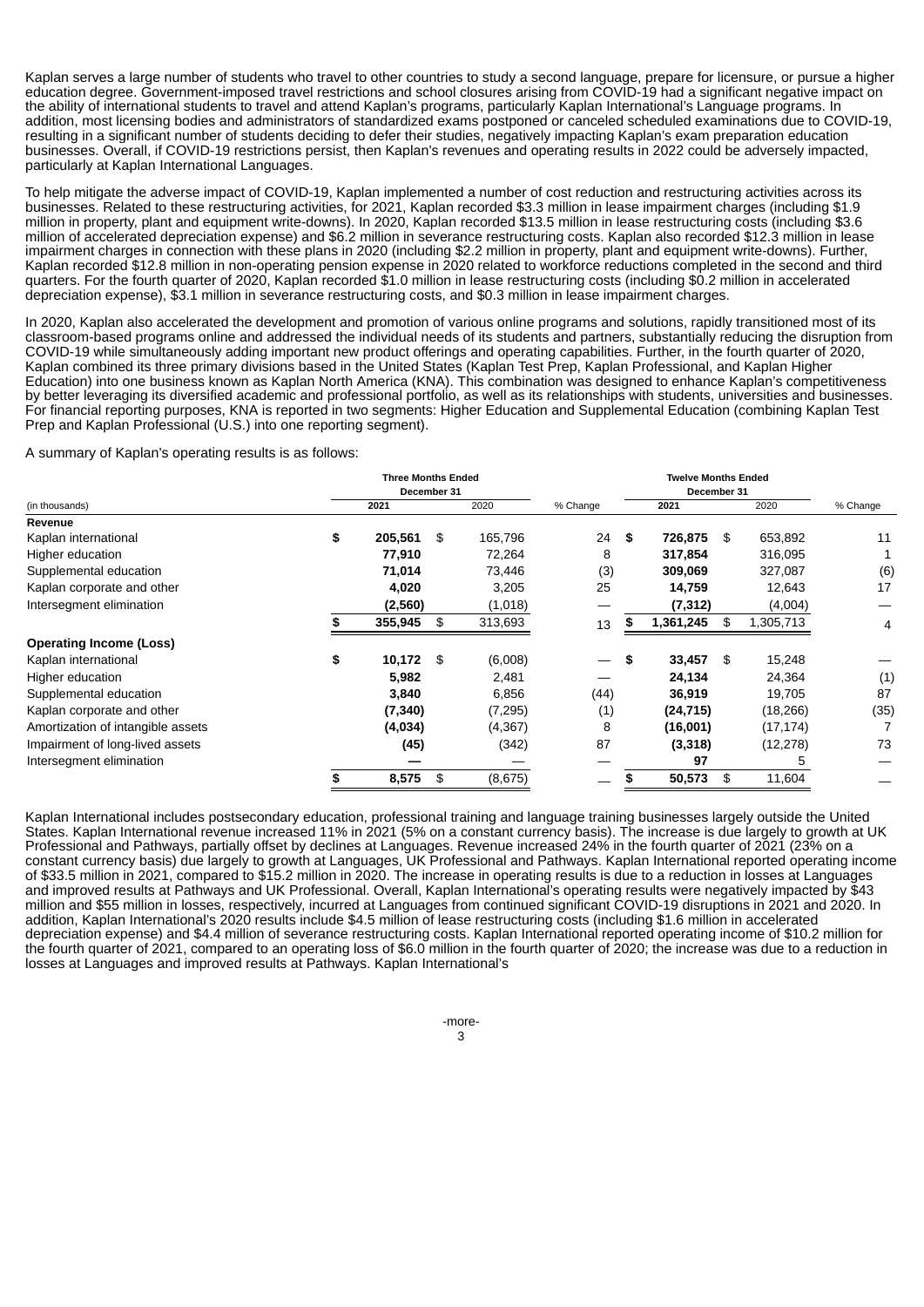results for the fourth quarter of 2020 include \$2.2 million of severance restructuring costs and \$0.6 million in lease restructuring costs. If a continuation of travel restrictions imposed as a result of COVID-19 persists, Kaplan expects the disruption of its Languages business operating environment to continue into 2022.

Higher Education primarily includes the results of Kaplan as a service provider to higher education institutions. In 2021 and the fourth quarter of 2021, Higher Education revenue increased 1% and 8%, respectively, due to an increase in the Purdue Global fee recorded and an increase in revenue from other higher education institutions. In 2021 and 2020, Kaplan recorded a portion of the fee with Purdue Global based on an assessment of its collectability under the TOSA. The Company will continue to assess the collectability of the fee with Purdue Global on a quarterly basis to make a determination as to whether to record all or part of the fee in the future and whether to make adjustments to fee amounts recognized in earlier periods. During 2021 and 2020, Kaplan recorded \$34.8 million and \$31.6 million, respectively, in fees from Purdue Global in its Higher Education operating results; \$9.4 million and \$9.0 million in fees are included in the fourth quarter of 2021 and 2020, respectively. Kaplan Higher Education recorded \$3.6 million in lease restructuring costs in 2020, of which \$0.2 million was accelerated depreciation expense.

Supplemental Education includes Kaplan's standardized test preparation programs and domestic professional and other continuing education businesses. In November 2021, Supplemental Education acquired two small businesses. Supplemental Education revenue decreased 6% in 2021 and 3% in the fourth quarter of 2021 due to a decline in retail comprehensive test preparation demand and classroombased course offerings, offset in part by growth in securities, insurance and real estate programs. Operating results increased 87% in 2021 due to savings from restructuring activities implemented in 2020, and \$5.4 million of lease restructuring costs (\$1.8 million of which was accelerated depreciation) and \$1.8 million in severance restructuring costs incurred in 2020. Operating results were down 44% in the fourth quarter of 2021, due to lower revenues and increased marketing and advertising costs, partially offset by \$0.9 million in severance restructuring costs and \$0.3 million in lease restructuring costs recorded in the fourth quarter of 2020.

Kaplan corporate and other represents unallocated expenses of Kaplan, Inc.'s corporate office, other minor businesses and certain shared activities. Overall, Kaplan corporate and other expenses increased in 2021 due to normalization of compensation costs compared to 2020, which included salary abatements and reduced incentive compensation accruals.

#### *Television Broadcasting*

Revenue at the television broadcasting division decreased 6% to \$494.2 million in 2021, from \$525.2 million in 2020. The revenue decrease is due to an \$89.0 million decline in political advertising revenue, partially offset by increased local and national advertising revenues, which were adversely impacted in 2020 by reduced demand related to the COVID-19 pandemic, a \$12.3 million increase in retransmission revenues, and increased revenue from summer Olympics-related advertising revenue at the Company's NBC affiliates. The increase in local and national television advertising was from growth in the home products, health and fitness, and sports betting categories. In 2021 and 2020, the television broadcasting division recorded \$1.0 million and \$2.9 million, respectively, in reductions to operating expenses related to property, plant and equipment gains due to new equipment received at no cost in connection with the spectrum repacking mandate of the FCC. Operating income for 2021 was down 23% to \$149.4 million, from \$194.5 million in 2020, due to reduced revenues and higher network fees. While per subscriber rates from cable and satellite providers have grown, overall cable and satellite subscribers are down due to cord cutting, resulting in low growth in retransmission revenue net of network fees in 2021, which is expected to continue in the future.

For the fourth quarter of 2021, revenue decreased 23% to \$134.1 million, from \$175.2 million in 2020. The revenue decrease is due to a \$50.9 million decline in political advertising revenue, partially offset by increased local and national advertising revenues, which were adversely impacted in 2020 by reduced demand related to the COVID-19 pandemic, and a \$3.6 million increase in retransmission revenues. Operating income for the fourth quarter of 2021 decreased 51% to \$40.3 million, from \$82.4 million in the same period of 2020, due to reduced revenues and higher network fees.

#### *Manufacturing*

Manufacturing includes four businesses: Hoover, a supplier of pressure impregnated kiln-dried lumber and plywood products for fire retardant and preservative applications; Dekko, a manufacturer of electrical workspace solutions, architectural lighting and electrical components and assemblies; Joyce/Dayton, a manufacturer of screw jacks and other linear motion systems; and Forney, a global supplier of products and systems that control and monitor combustion processes in electric utility and industrial applications.

Manufacturing revenues increased 10% in 2021 due to significantly increased revenues at Hoover from substantially higher wood prices in 2021 and increased revenues at Joyce/Dayton, partially offset by lower revenues at Forney and declines at Dekko from lower product demand, particularly in the commercial office electrical products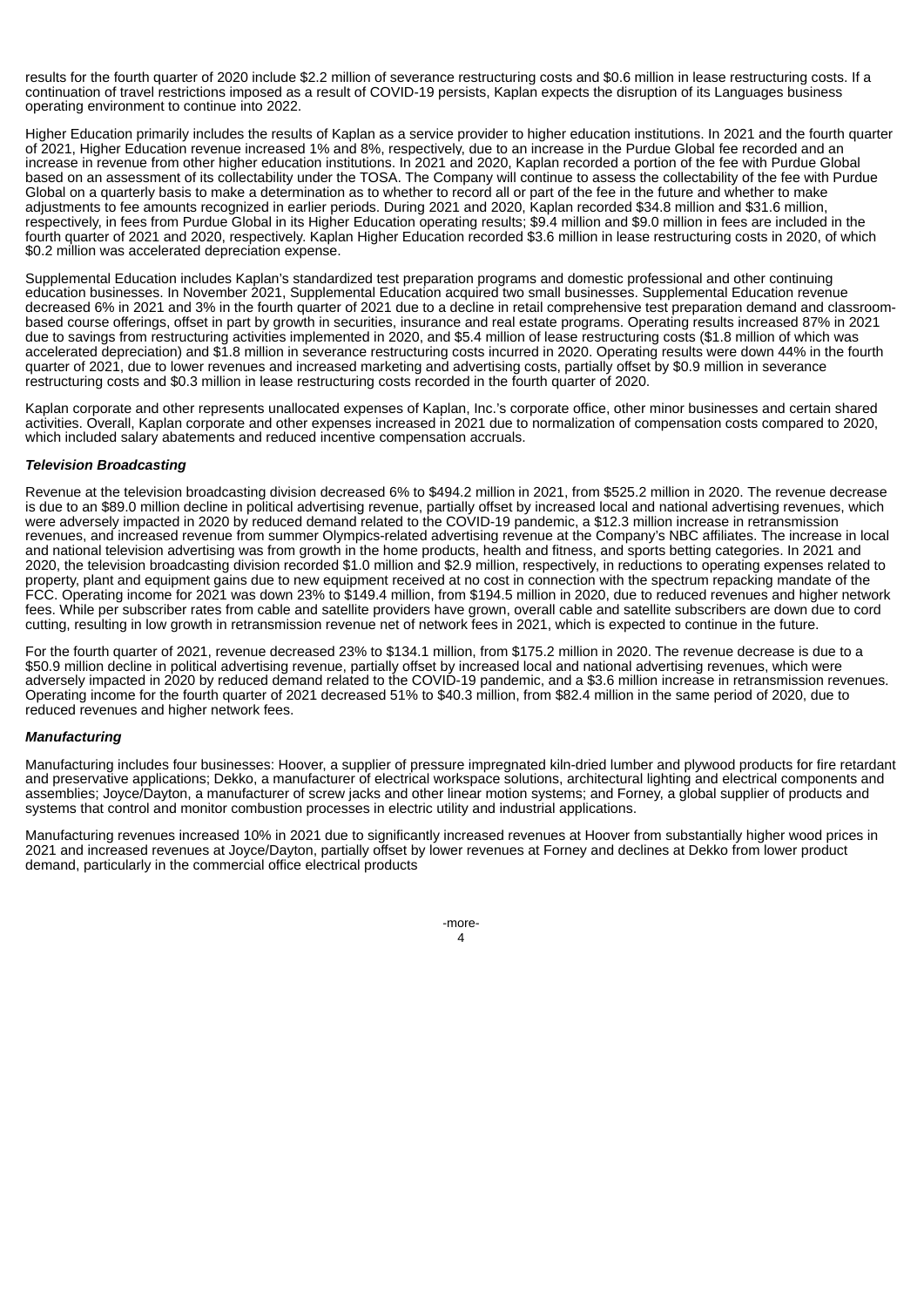and hospitality sectors. Wood prices have been highly volatile in 2021 and 2020; overall, Hoover results include gains on inventory sales in 2021 and 2020 from generally increasing wood prices during these years. In the fourth quarter of 2021, Hoover results included gains on inventory sales, compared to losses in the fourth quarter of 2020. Manufacturing operating results declined in 2021 due to \$28.0 million in goodwill and other long-lived asset impairment charges; \$26.7 million of this charge was recorded at Dekko in the third quarter of 2021, due to continued weakness in demand for certain Dekko products related to the COVID-19 pandemic, increases in labor and commodity costs and related supply chain challenges. Excluding these impairment charges, manufacturing results were down modestly in 2021 due to declines at Dekko and Forney, partially offset by overall improved results at Hoover. Manufacturing revenues decreased 10% in the fourth quarter of 2021, due primarily to declines at Forney. Operating income was down 15% in the fourth quarter of 2021 due to declines at Dekko and Forney, offset by improved results at Hoover.

In the second quarter of 2021, Dekko announced a plan to relocate its manufacturing operations in Shelton, CT to other Dekko manufacturing facilities, which was substantially completed by the end of 2021. In connection with this activity, Dekko implemented a SIP for the affected employees, resulting in \$1.1 million in non-operating SIP expense recorded in the second quarter of 2021, to be funded by the assets of the Company's pension plan.

#### *Healthcare*

The Graham Healthcare Group (GHG) provides home health and hospice services in four states. In December 2021, GHG acquired two small businesses, one of which expanded GHG's home health operations into Florida. GHG provides other healthcare services, including nursing care and prescription services for patients receiving in-home infusion treatments through its 75% interest in CSI Pharmacy Holding Company, LLC (CSI). Healthcare revenues increased 13% in 2021 and 22% for the fourth quarter of 2021, largely due to growth at CSI and home health services. The increase in GHG operating results in 2021 is due to improved results from CSI and home health services, partially offset by a decline in results from hospice services. The decline in GHG operating results in the fourth quarter of 2021 is largely due to increased business development costs, partially offset by improved results at CSI.

In the second quarter of 2020, GHG received \$7.4 million from the Federal CARES Act Provider Relief Fund. GHG did not apply for these funds; they were disbursed to GHG as a Medicare provider under the CARES Act. Under the Department of Health and Human Services guidelines, these funds may be used to offset revenue reductions and expenses incurred in connection with the COVID-19 pandemic. Of this amount, GHG recorded \$5.7 million in revenue in the second and third quarters of 2020, to partially offset the impact of revenue reductions due to the COVID-19 pandemic from the curtailment of elective procedures by health systems and other factors. The remaining amount of \$1.7 million was recorded as a credit to operating costs in the second quarter of 2020 to partially offset the impact of costs incurred to procure personal protective equipment for GHG employees and other COVID-19 related costs.

The Company also holds interests in four home health and hospice joint ventures managed by GHG, whose results are included in equity in earnings of affiliates in the Company's Consolidated Statements of Operations. In 2021 and 2020, the Company recorded equity in earnings of \$10.2 million and \$9.7 million, respectively, from these joint ventures. The Company recorded equity in earnings of \$2.1 million and \$1.4 million for the fourth quarter of 2021 and 2020, respectively, from these joint ventures.

#### *Automotive*

Automotive includes four automotive dealerships in the Washington, D.C. metropolitan area: Ourisman Lexus of Rockville, Ourisman Honda of Tysons Corner, Ourisman Jeep Bethesda and Ourisman Ford of Manassas. On December 28, 2021, the Company acquired Ford of Manassas located in Manassas, VA from the Battlefield Automotive Group. Christopher J. Ourisman, a member of the Ourisman Automotive Group family of dealerships, and his team of industry professionals operates and manages the dealerships; the Company holds a 90% stake.

Revenues for 2021 increased 27% due to sales growth at each of the three legacy dealerships, due partly to significantly reduced demand for sales and service in the first half of 2020 at the onset of the COVID-19 pandemic in March 2020, and higher average new and used car selling prices as a result of strong consumer demand and inventory shortages related to supply chain disruptions and production delays at vehicle manufacturers. In the first quarter of 2020, the Company's automotive dealerships recorded a \$6.7 million intangible asset impairment charge as a result of the pandemic and the related recessionary conditions. Operating results for 2021 improved significantly from the prior year due to increased sales and margins, in addition to the impairment charge recorded in the first quarter of 2020. Revenues increased 11% in the fourth quarter of 2021 due largely to sales growth at the Jeep dealership; operating results also improved in the fourth quarter of 2021 due to increased sales and margins.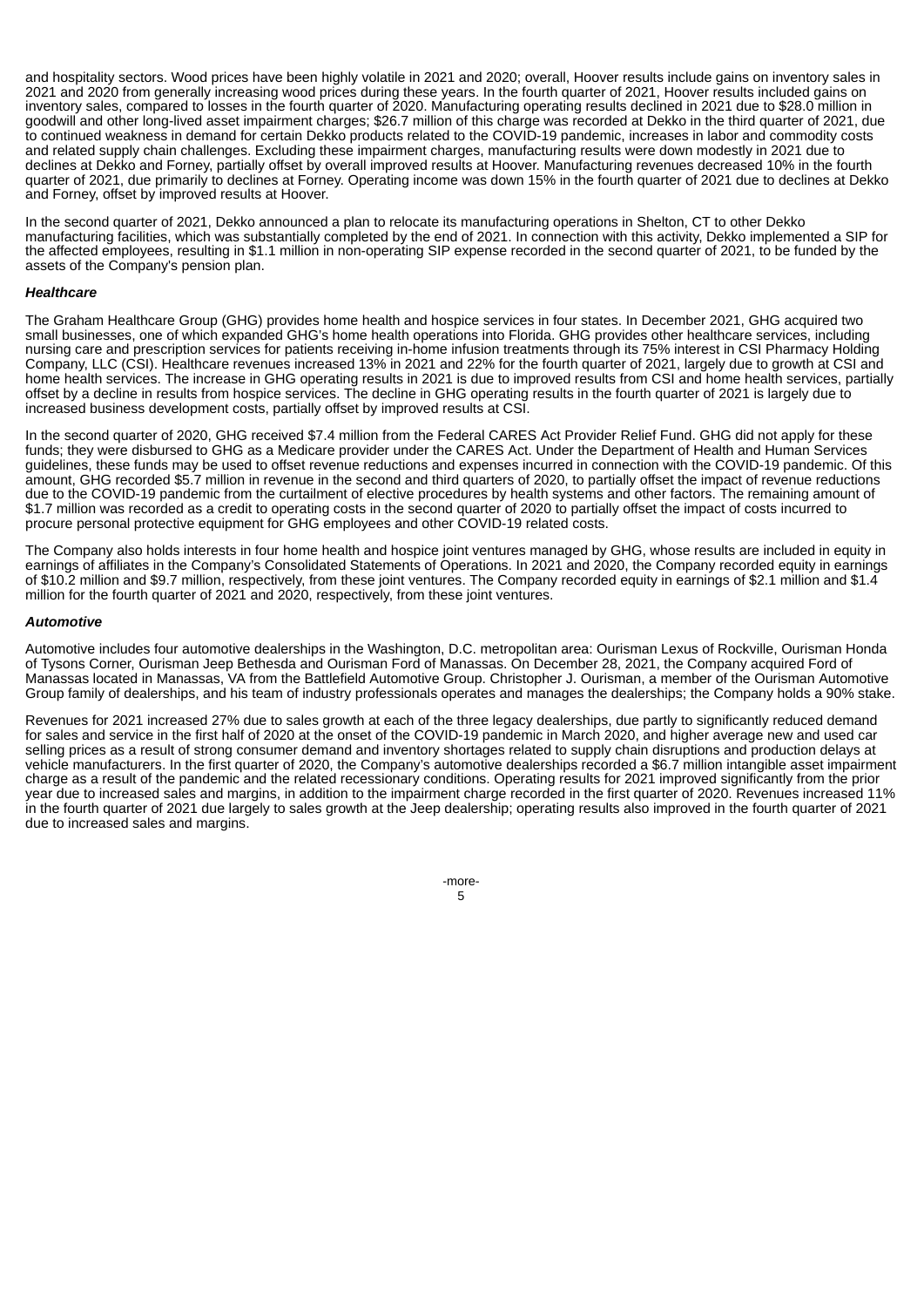#### *Other Businesses*

#### *Leaf Group*

On June 14, 2021, the Company closed on the acquisition of all outstanding shares of common stock of Leaf Group Ltd. (Leaf) at \$8.50 per share in an all cash transaction valued at approximately \$322 million. Leaf Group, headquartered in Santa Monica, CA, is a consumer internet company that builds enduring, creator-driven brands that reach passionate audiences in large and growing lifestyle categories, including fitness and wellness (Well+Good, Livestrong.com and MyPlate App), and home, art and design (Saatchi Art, Society6 and Hunker).

The Leaf operating results for the period June 14, 2021 to December 31, 2021 are included in other businesses. Leaf has three major operating divisions: Society6 Group and Saatchi Art Group (Marketplace businesses) and the Media Group. Overall, Leaf reported an operating loss for the fourth quarter and second half of 2021.

#### *Clyde's Restaurant Group*

Clyde's Restaurant Group (CRG) owns and operates eleven restaurants and entertainment venues in the Washington, D.C. metropolitan area, including Old Ebbitt Grill and The Hamilton. As a result of the COVID-19 pandemic, CRG temporarily closed all of its restaurants and venues in March 2020 through mid-June 2020, pursuant to government orders, maintaining limited operations for delivery and pickup. CRG recorded a \$9.7 million goodwill and intangible assets impairment charge in the first quarter of 2020. In June 2020, CRG made the decision to close its restaurant and entertainment venue in Columbia, MD effective July 19, 2020, resulting in accelerated depreciation of property, plant and equipment totaling \$5.7 million recorded in the second and third quarters of 2020. In December 2020, CRG temporarily closed its restaurant dining rooms in Maryland and the District of Columbia for the second time, reopening again for limited indoor dining service in mid-February 2021. Dining restrictions from government orders were substantially lifted for all of CRG's operations by the end of the second quarter of 2021.

Overall, CRG incurred significant operating losses in 2021 and 2020 due to limited revenues and costs incurred to maintain its facilities and support its employees; however, the losses incurred in 2021 were significantly lower than the losses in 2020. While CRG operations have been adversely impacted as a result of the pandemic, both revenues and operating results improved substantially in 2021 as the year progressed.

#### *Framebridge*

On May 15, 2020, the Company acquired Framebridge, Inc., a custom framing service company, headquartered in Washington, D.C., with two retail locations in the D.C. metropolitan area and a manufacturing facility in Richmond, KY. At the end of 2021, Framebridge had fifteen retail locations in the Washington, D.C., New York City, Atlanta, GA, Philadelphia, PA, Boston, MA and Chicago, IL areas and three manufacturing facilities in Kentucky and New Jersey. Framebridge expects to open four additional stores in the first half of 2022. Framebridge revenues in 2021 increased from the prior year; however, revenues were down modestly in the fourth quarter of 2021 due to limited production capacity related to the challenging labor market and COVID-19 related workforce absences. In the fourth quarter of 2021, Framebridge prioritized the production of holiday guaranteed orders successfully and continue to manage a significant backlog of orders into the first quarter of 2022. Framebridge is an investment stage business and reported significant operating losses in 2021.

#### *Code3*

Code3 is a performance marketing agency focused on driving performance for brands through three core elements of digital success: media, creative and commerce. Code3 revenues were relatively flat in 2021 compared to 2020, with strong growth in creative and commerce revenues, offset by a decline in marketing spending by some advertising clients. Code3 revenues were up in the fourth quarter of 2021, due to strong growth in creative and commerce revenues. Code3 reported overall operating losses in 2021 and 2020. For the fourth quarter of 2021, however, Code3 reported operating income due largely to revenue growth. In the second quarter of 2021, Code3 recorded a \$1.6 million lease impairment charge (including \$0.4 million in property, plant and equipment write-downs). Excluding this impairment charge, Code3 reported operating income for 2021. In the second quarter of 2020, Code3 recorded a \$1.5 million lease impairment charge (including \$0.1 million in property, plant and equipment write-downs) in connection with a restructuring plan that included other cost reduction initiatives. These initiatives included the approval of a SIP that reduced the number of employees at Code3, resulting in \$1.0 million in non-operating pension expense in the second quarter of 2020.

#### *Megaphone*

Megaphone was sold by the Company to Spotify in December 2020.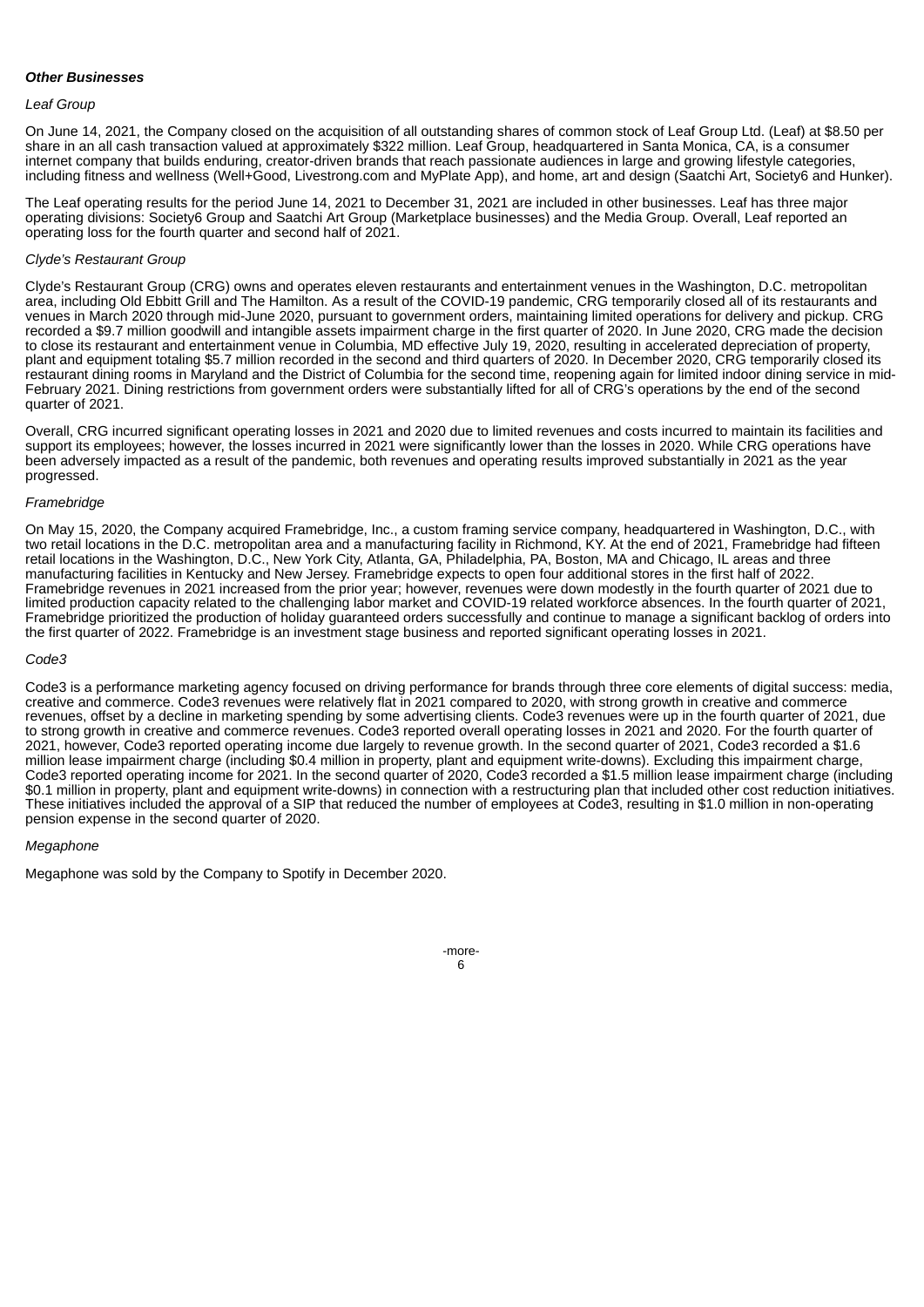#### *Other*

Other businesses also include Slate and Foreign Policy, which publish online and print magazines and websites; and four investment stage businesses, CyberVista, Decile and Pinna, as well as City Cast, a local daily podcast business that began operations in 2021. All of these businesses reported revenue increases in 2021. Losses from each of these six businesses in 2021 adversely affected operating results.

Overall, for 2021, operating revenues for other businesses increased due largely to increases from the Leaf and Framebridge acquisitions and increases at CRG, partially offset by declines due to the sale of Megaphone in December 2020. Revenues from other businesses increased in the fourth quarter of 2021, due largely to the Leaf acquisition and increases at CRG, partially offset by declines due to the sale of Megaphone in December 2020. Operating results declined in 2021 due to increased losses at Framebridge and losses at Leaf, partially offset by improvements at CRG, in addition to the goodwill and other long-lived asset impairment charges recorded in the first quarter of 2020 at CRG. Operating results declined in the fourth quarter of 2021 due to increased losses at Framebridge and losses at Leaf, partially offset by improvements at CRG.

#### *Corporate Office*

Corporate office includes the expenses of the Company's corporate office and certain continuing obligations related to prior business dispositions. Corporate office expenses increased in 2021 due primarily to higher compensation costs, offset by a credit related to the fair value change in contingent consideration related to the Framebridge acquisition.

#### **Equity in Earnings of Affiliates**

At December 31, 2021, the Company held an approximate 12% interest in Intersection Holdings, LLC (Intersection), a company that provides digital marketing and advertising services and products for cities, transit systems, airports, and other public and private spaces. The Company also holds interests in several other affiliates, including a number of home health and hospice joint ventures managed by GHG and two joint ventures managed by Kaplan. The Company recorded equity in earnings of affiliates of \$17.9 million and \$6.7 million for 2021 and 2020, respectively. These amounts include \$12.6 million in net earnings for 2021 and \$2.1 million in net losses for 2020 from affiliates whose operations are not managed by the Company; this includes losses from the Company's investment in Intersection for 2021. The Company also recorded \$6.4 million in write-downs in equity in earnings of affiliates related to one of its investments in the third quarter of 2021 and \$3.6 million in write-downs in equity in earnings of affiliates related to two of its investments in the first quarter of 2020.

#### **Net Interest Expense and Related Balances**

In October 2021, the automotive subsidiary of the Company borrowed \$24.75 million and entered into an interest rate swap to fix the interest rate on the debt at 4.118% per annum; the proceeds from this borrowing were used to repay the outstanding balance of the automotive subsidiary debt that was due on January 31, 2029. The automotive subsidiary is required to repay the loan over a 10-year period by making monthly installment payments and one final payment on October 1, 2031. Additionally, in connection with the Ford automotive dealership acquisition, in December 2021, the automotive subsidiary borrowed \$22.5 million, which bears interest at SOFR plus 2.05% per annum. The automotive subsidiary is required to repay the loan over a 10-year period by making monthly installment payments.

The Company incurred net interest expense of \$30.5 million in 2021, compared to \$34.4 million in 2020; net interest expense totaled \$8.1 million and \$15.1 million for the fourth quarter of 2021 and 2020, respectively. The Company recorded net interest expense of \$4.1 million in 2021 and \$1.4 million in the fourth quarter of 2021 to adjust the fair value of the mandatorily redeemable noncontrolling interest at GHG. The Company recorded interest expense of \$8.5 million to adjust the fair value of the mandatorily redeemable noncontrolling interest at GHG in the fourth quarter of 2020.

At December 31, 2021, the Company had \$667.5 million in borrowings outstanding at an average interest rate of 4.3%, and cash, marketable securities and other investments of \$983.3 million. At December 31, 2021, the Company had \$209.6 million outstanding on its \$300 million revolving credit facility. At December 31, 2020, the Company had \$512.6 million in borrowings outstanding at an average interest rate of 5.1%, and cash, marketable securities and other investments of \$1,010.6 million.

#### **Non-Operating Pension and Postretirement Benefit Income, Net**

The Company recorded net non-operating pension and postretirement benefit income of \$109.2 million in 2021, compared to \$59.3 million in 2020. The Company recorded net non-operating pension and postretirement benefit income of \$27.7 million for the fourth quarter of 2021, compared to \$18.3 million for the fourth quarter of 2020.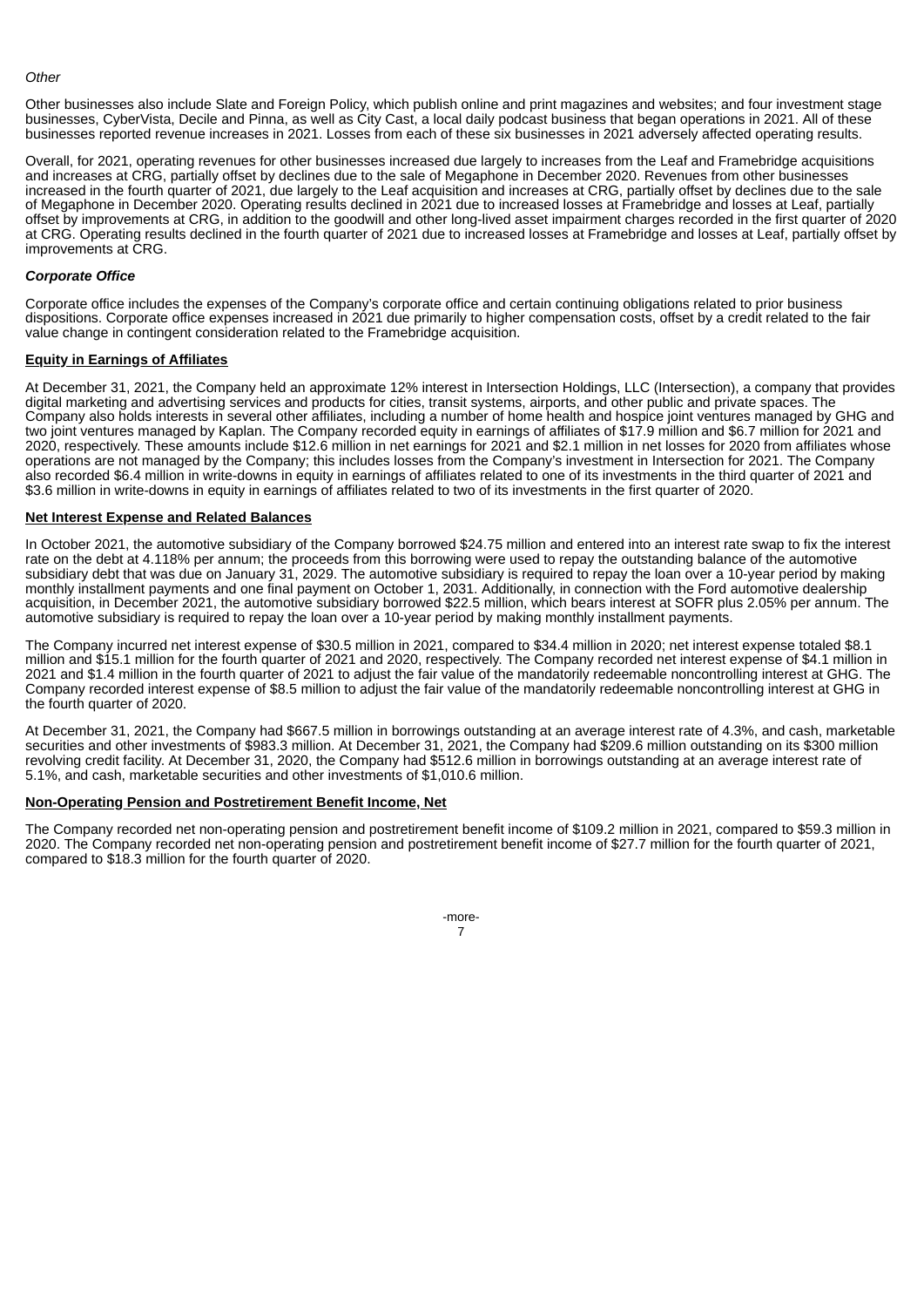In the second quarter of 2021, the Company recorded \$1.1 million in expenses related to a non-operating SIP at manufacturing. In the third quarter of 2020, the Company recorded \$7.8 million in expenses related to a non-operating SIP at the education division. In the second quarter of 2020, the Company recorded \$6.0 million in expenses related to a non-operating SIP at the education division and other **businesses** 

#### **Gain on Marketable Equity Securities, Net**

The Company recognized \$243.1 million and \$60.8 million in net gains on marketable equity securities in 2021 and 2020, respectively. The Company recognized \$66.1 million and \$61.9 million in net gains on marketable equity securities in the fourth quarter of 2021 and 2020, respectively.

#### **Other Non-Operating Income**

The Company recorded total other non-operating income, net, of \$32.6 million in 2021, compared to \$214.5 million in 2020. The 2021 amounts included \$11.8 million in fair value increases on cost method investments; \$9.4 million in gains on sales of cost method investments; \$3.8 million in gains related to sales of businesses and contingent consideration and other items. The 2020 amounts included \$213.3 million in net gains related to sales of businesses and contingent consideration; \$4.2 million in fair value increases on cost method investments; \$3.7 million gain on acquiring a controlling interest in an equity affiliate; \$1.4 million net gain on sales of equity affiliates and other items; partially offset by \$7.3 million in impairments on cost method investments; and \$2.2 million in foreign currency losses.

For the fourth quarter of 2021, the Company recorded other non-operating income, net, of \$4.9 million, compared to \$203.5 million for the fourth quarter of 2020. The 2021 amounts included \$2.6 million in net gains on sales of cost method investments; \$1.3 million in fair value increases on cost method investments; \$1.0 million in gains related to sales of businesses and contingent consideration and other items. The 2020 amounts included \$210.8 million in net gains related to sales of businesses and contingent consideration; and other items, partially offset by \$4.8 million in impairments on cost method investments and \$3.0 million in foreign currency losses.

#### **Provision for Income Taxes**

The Company's effective tax rate for 2021 was 21.4%. The Company's effective tax rate for 2021 was favorably impacted by a \$17.2 million deferred tax adjustment arising from a change in the estimated deferred state income tax rate attributable to the apportionment formula used in the calculation of deferred taxes related to the Company's pension and other postretirement plans. Excluding this \$17.2 million benefit, the overall income tax rate for 2021 was 25.2%.

The Company's effective tax rate for 2020 was 26.3%. In 2020, the Company recorded income tax expense related to stock compensation of \$2.9 million. Excluding this \$2.9 million expense, the overall income tax rate for 2020 was 25.6%.

#### **Earnings Per Share**

The calculation of diluted earnings per share for 2021 and the fourth quarter of 2021 was based on 4,965,326 and 4,921,546 weighted average shares, respectively, compared to 5,139,174 and 4,982,448 weighted average shares, respectively, for 2020 and the fourth quarter of 2020. At December 31, 2021, there were 4,906,066 shares outstanding. On September 10, 2020, the Board of Directors authorized the Company to acquire up to 500,000 shares of Class B common stock; the Company has remaining authorization for 270,182 shares as of December 31, 2021.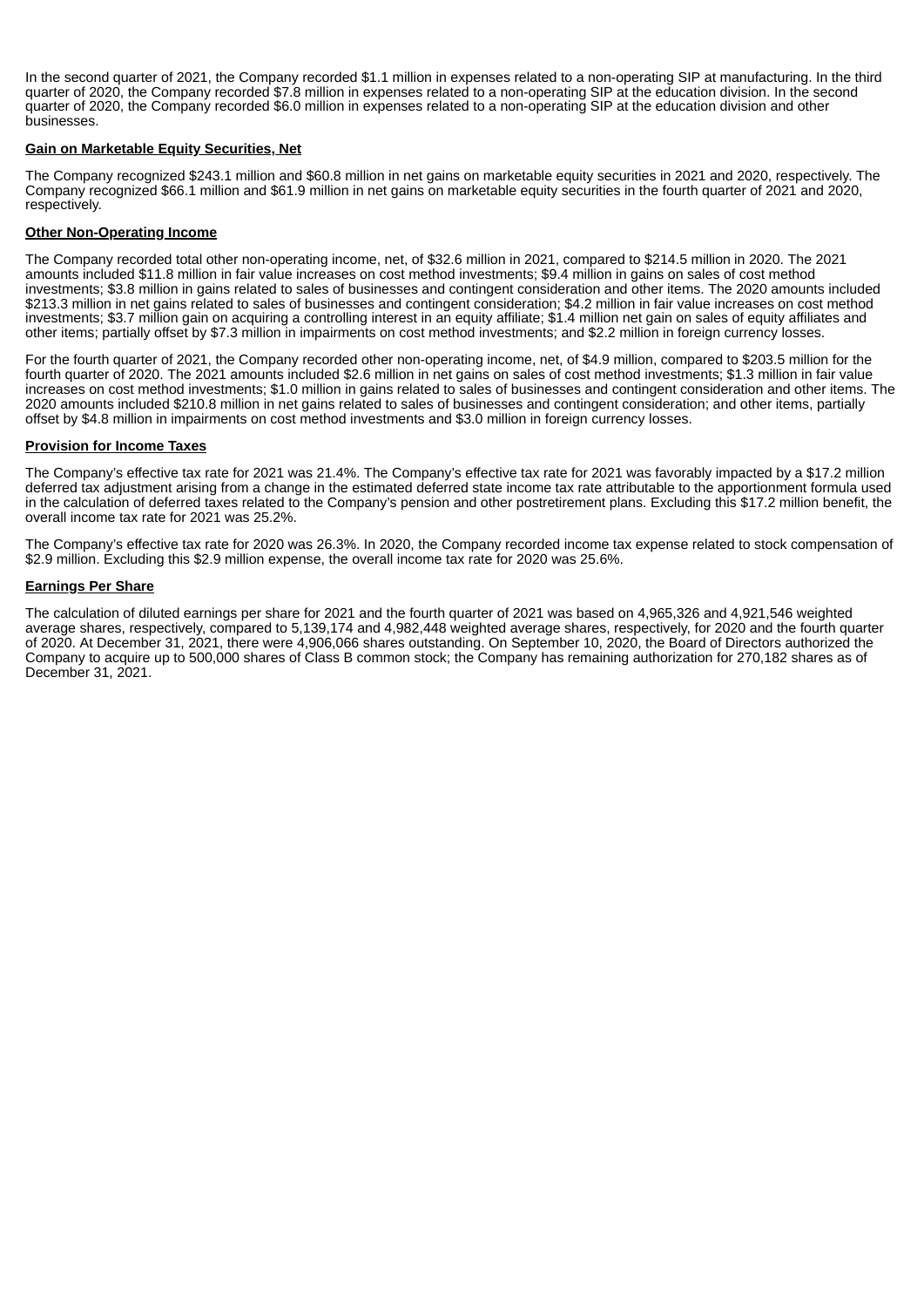#### **Forward-Looking Statements**

All public statements made by the Company and its representatives that are not statements of historical fact, including certain statements in this press release, in the Company's Annual Report on Form 10-K and in the Company's 2021 Annual Report to Stockholders, are "forwardlooking statements" within the meaning of the Private Securities Litigation Reform Act of 1995. Actual results may differ materially from those projected as a result of certain risks and uncertainties, including but not limited to the duration and severity of the COVID-19 pandemic and its effects on the Company's operations, financial results, liquidity and cash flows. Other forward-looking statements include comments about expectations related to acquisitions or dispositions or related business activities, including the TOSA, the Company's business strategies and objectives, anticipated results of license renewal applications, the prospects for growth in the Company's various business operations and the Company's future financial performance. As with any projection or forecast, forward-looking statements are subject to various risks and uncertainties, including the risks and uncertainties described in Item 1A of the Company's Annual Report on Form 10-K, that could cause actual results or events to differ materially from those anticipated in such statements. Accordingly, undue reliance should not be placed on any forward-looking statement made by or on behalf of the Company. The Company assumes no obligation to update any forward-looking statement after the date on which such statement is made, even if new information subsequently becomes available.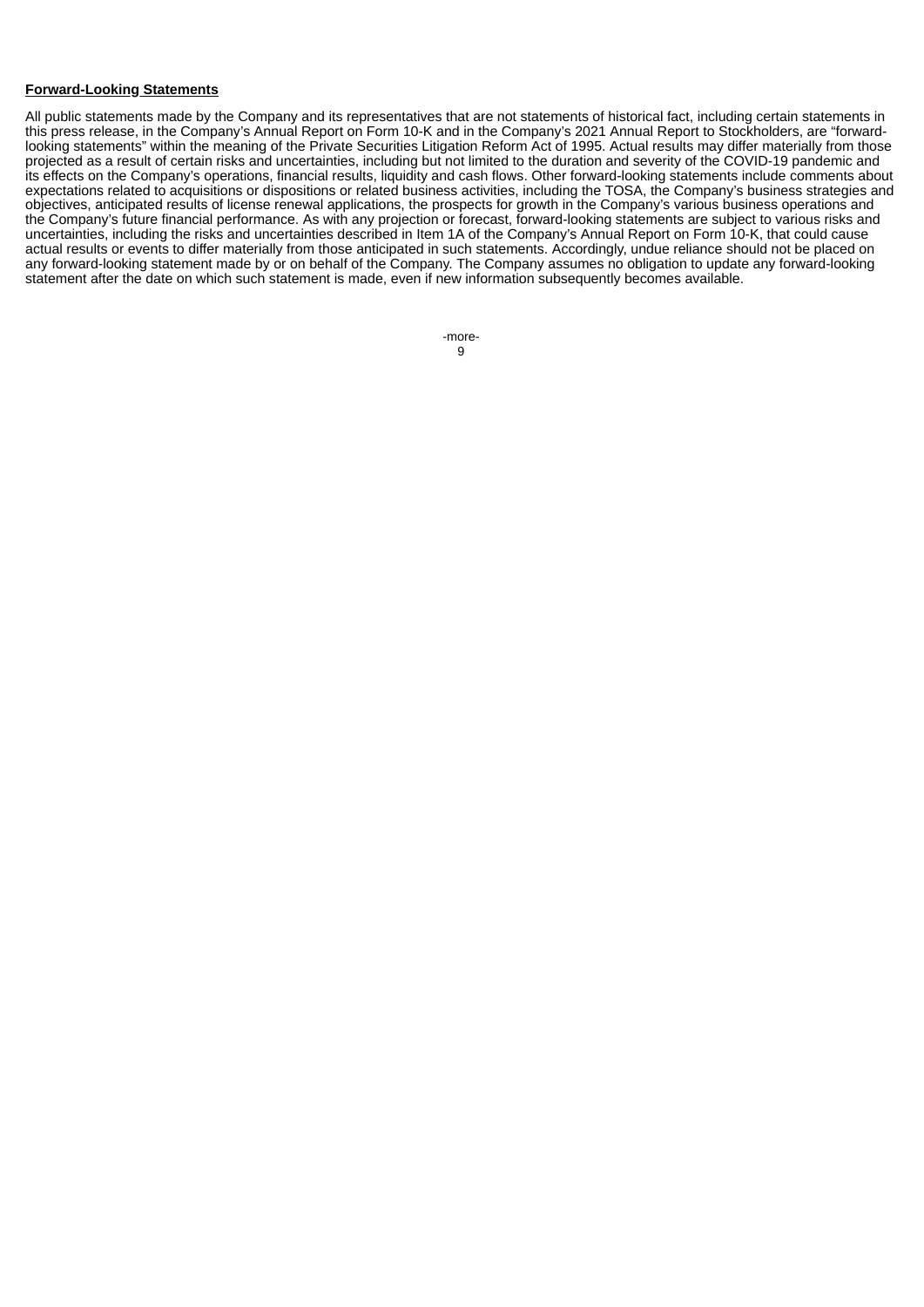## GRAHAM HOLDINGS COMPANY CONSOLIDATED STATEMENTS OF OPERATIONS (Unaudited)

|                                                                                   |    | <b>Three Months Ended</b><br>December 31 |               | %      |  |
|-----------------------------------------------------------------------------------|----|------------------------------------------|---------------|--------|--|
| (in thousands, except per share amounts)                                          |    | 2021                                     | 2020          | Change |  |
| Operating revenues                                                                | \$ | 862,931                                  | \$<br>787,011 | 10     |  |
| Operating expenses                                                                |    | 805,420                                  | 710,171       | 13     |  |
| Depreciation of property, plant and equipment                                     |    | 19,529                                   | 16,159        | 21     |  |
| Amortization of intangible assets                                                 |    | 14,063                                   | 14,138        | (1)    |  |
| Impairment of long-lived assets                                                   |    | 1,372                                    | 342           |        |  |
| <b>Operating income</b>                                                           |    | 22,547                                   | 46,201        | (51)   |  |
| Equity in (losses) earnings of affiliates, net                                    |    | (10, 254)                                | 2,937         |        |  |
| Interest income                                                                   |    | 722                                      | 876           | (18)   |  |
| Interest expense                                                                  |    | (8,799)                                  | (16,008)      | (45)   |  |
| Non-operating pension and postretirement benefit income, net                      |    | 27,666                                   | 18,287        | 51     |  |
| Gain on marketable equity securities, net                                         |    | 66,107                                   | 61,926        | 7      |  |
| Other income, net                                                                 |    | 4,894                                    | 203,524       | (98)   |  |
| Income before income taxes                                                        |    | 102,883                                  | 317,743       | (68)   |  |
| <b>Provision for income taxes</b>                                                 |    | 17,800                                   | 80,800        | (78)   |  |
| Net income                                                                        |    | 85,083                                   | 236,943       | (64)   |  |
| Net (income) loss attributable to noncontrolling interests                        |    | (402)                                    | 198           |        |  |
| Net Income Attributable to Graham Holdings Company Common Stockholders            | S  | 84,681                                   | \$<br>237,141 | (64)   |  |
| Per Share Information Attributable to Graham Holdings Company Common Stockholders |    |                                          |               |        |  |
| Basic net income per common share                                                 | \$ | 17.14                                    | \$<br>47.45   | (64)   |  |
| Basic average number of common shares outstanding                                 |    | 4,909                                    | 4,970         |        |  |
| Diluted net income per common share                                               | \$ | 17.10                                    | \$<br>47.34   | (64)   |  |
| Diluted average number of common shares outstanding                               |    | 4,922                                    | 4,982         |        |  |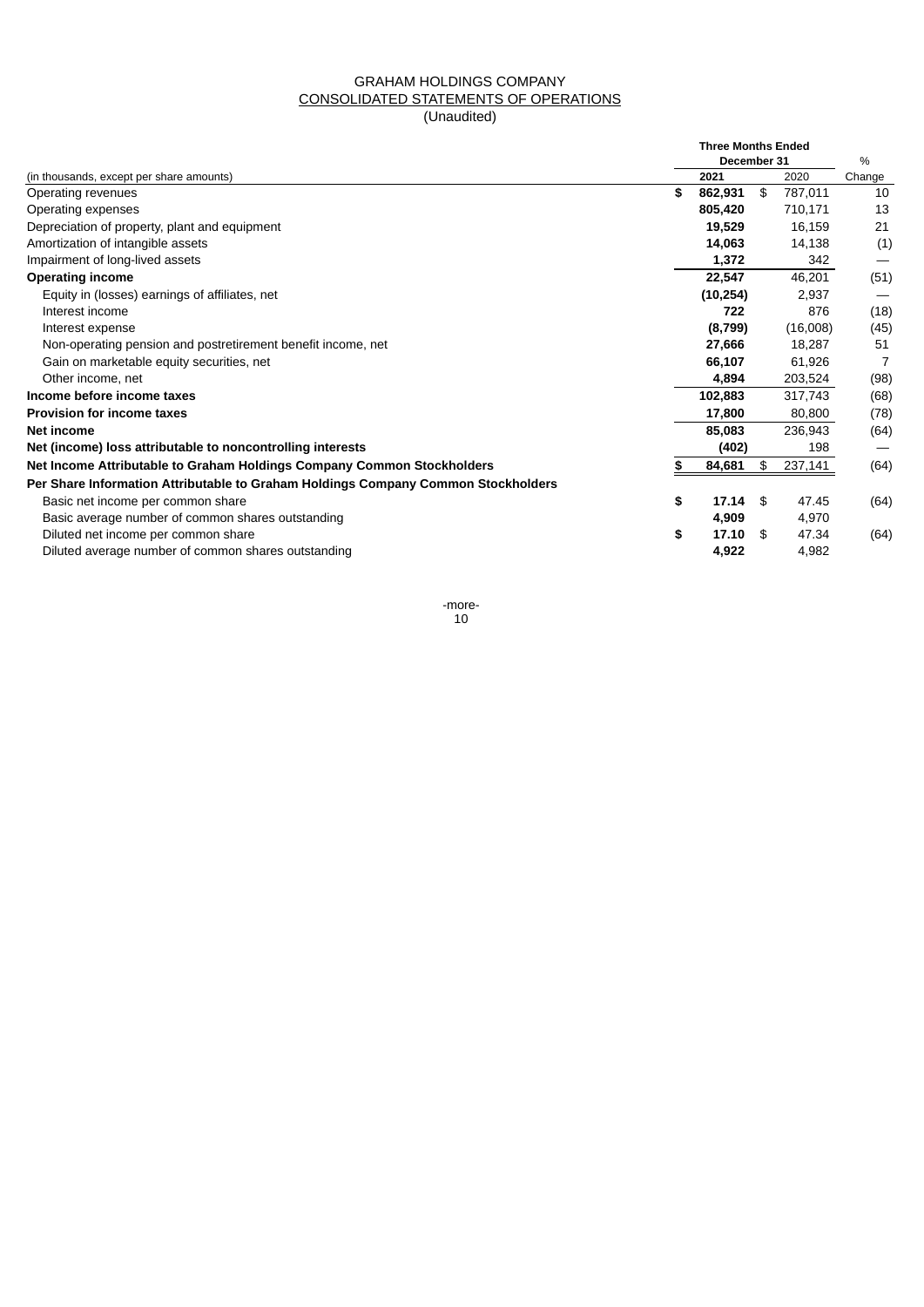# GRAHAM HOLDINGS COMPANY CONSOLIDATED STATEMENTS OF OPERATIONS

# (Unaudited)

|                                                                                   |    | <b>Twelve Months Ended</b><br>December 31 |                 | $\frac{0}{0}$ |  |
|-----------------------------------------------------------------------------------|----|-------------------------------------------|-----------------|---------------|--|
| (in thousands, except per share amounts)                                          |    | 2021                                      | 2020            | Change        |  |
| Operating revenues                                                                | \$ | 3,185,974                                 | \$<br>2,889,121 | 10            |  |
| Operating expenses                                                                |    | 2,946,374                                 | 2,627,507       | 12            |  |
| Depreciation of property, plant and equipment                                     |    | 71,415                                    | 74.257          | (4)           |  |
| Amortization of intangible assets                                                 |    | 57,870                                    | 56,780          | 2             |  |
| Impairment of goodwill and other long-lived assets                                |    | 32,940                                    | 30,170          | 9             |  |
| <b>Operating income</b>                                                           |    | 77,375                                    | 100.407         | (23)          |  |
| Equity in earnings of affiliates, net                                             |    | 17,914                                    | 6.664           |               |  |
| Interest income                                                                   |    | 3,409                                     | 3.871           | (12)          |  |
| Interest expense                                                                  |    | (33, 943)                                 | (38, 310)       | (11)          |  |
| Non-operating pension and postretirement benefit income, net                      |    | 109,230                                   | 59,315          | 84            |  |
| Gain on marketable equity securities, net                                         |    | 243,088                                   | 60,787          |               |  |
| Other income, net                                                                 |    | 32,554                                    | 214,534         | (85)          |  |
| Income before income taxes                                                        |    | 449.627                                   | 407.268         | 10            |  |
| <b>Provision for income taxes</b>                                                 |    | 96,300                                    | 107,300         | (10)          |  |
| Net income                                                                        |    | 353,327                                   | 299,968         | 18            |  |
| Net (income) loss attributable to noncontrolling interests                        |    | (1,252)                                   | 397             |               |  |
| Net Income Attributable to Graham Holdings Company Common Stockholders            | S  | 352,075                                   | \$<br>300,365   | 17            |  |
| Per Share Information Attributable to Graham Holdings Company Common Stockholders |    |                                           |                 |               |  |
| Basic net income per common share                                                 | \$ | 70.65                                     | \$<br>58.30     | 21            |  |
| Basic average number of common shares outstanding                                 |    | 4,951                                     | 5,124           |               |  |
| Diluted net income per common share                                               | \$ | 70.45                                     | \$<br>58.13     | 21            |  |
| Diluted average number of common shares outstanding                               |    | 4,965                                     | 5,139           |               |  |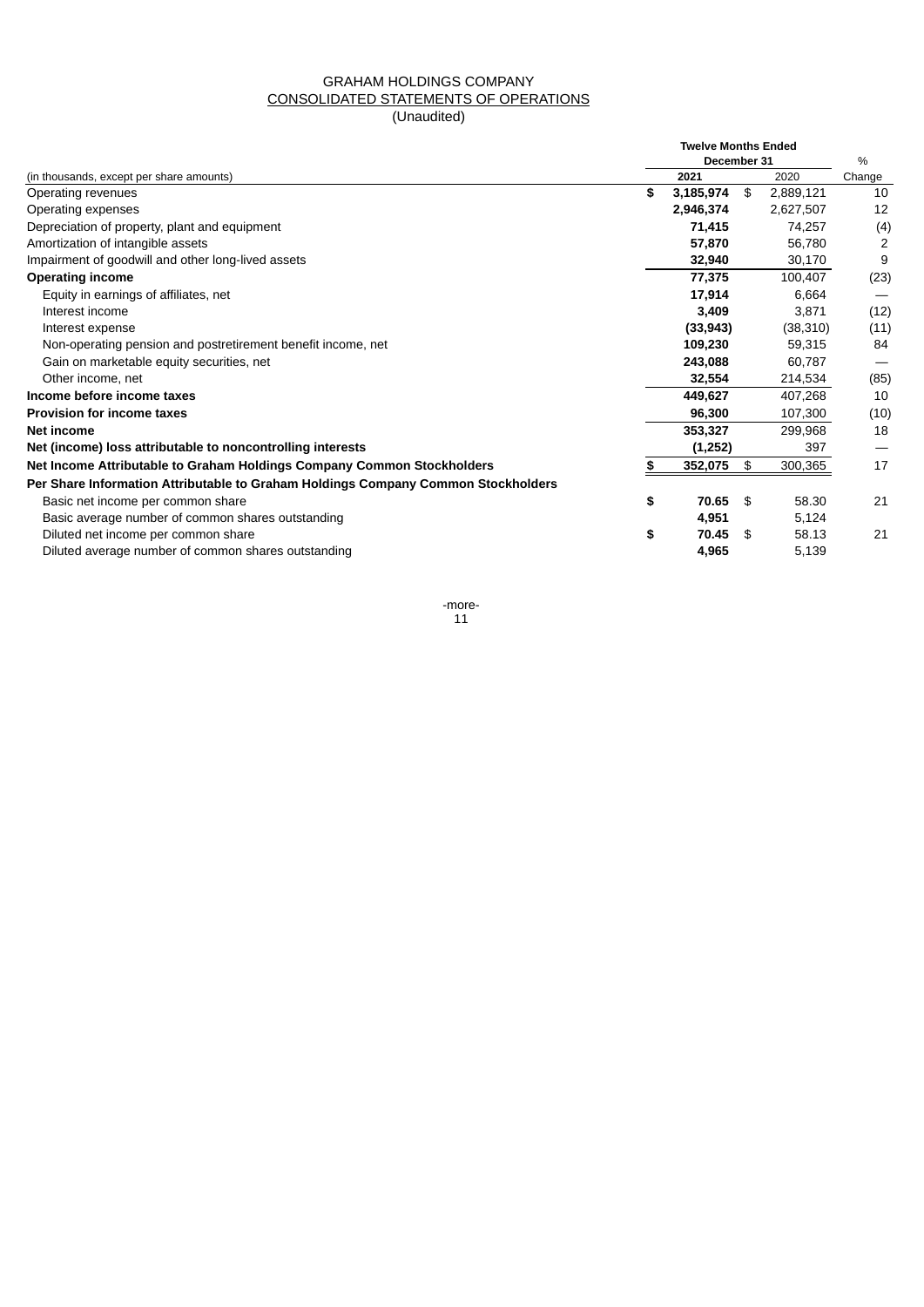### GRAHAM HOLDINGS COMPANY BUSINESS DIVISION INFORMATION (Unaudited)

|                                                                                                    | <b>Three Months Ended</b><br>December 31 |            |            |           | <b>Twelve Months Ended</b> |                          |      |             |                          |
|----------------------------------------------------------------------------------------------------|------------------------------------------|------------|------------|-----------|----------------------------|--------------------------|------|-------------|--------------------------|
|                                                                                                    |                                          | 2021       |            | 2020      | %<br>Change                | December 31<br>2021      | 2020 | %<br>Change |                          |
| (in thousands)<br><b>Operating Revenues</b>                                                        |                                          |            |            |           |                            |                          |      |             |                          |
| Education                                                                                          | \$                                       | 355,945    | \$         | 313,693   | 13                         | \$<br>1,361,245          | \$   | 1,305,713   | 4                        |
| Television broadcasting                                                                            |                                          | 134,088    |            | 175,174   | (23)                       | 494,177                  |      | 525,212     | (6)                      |
| Manufacturing                                                                                      |                                          | 101,276    |            | 112,750   | (10)                       | 458,125                  |      | 416,137     | 10                       |
| Healthcare                                                                                         |                                          | 62,846     |            | 51,595    | 22                         | 223,030                  |      | 198,196     | 13                       |
| Automotive                                                                                         |                                          | 84,367     |            | 75,856    | 11                         | 327,069                  |      | 258,144     | 27                       |
| Other businesses                                                                                   |                                          | 124,876    |            | 58,394    | $\overline{\phantom{0}}$   | 324,353                  |      | 187,347     | 73                       |
| Corporate office                                                                                   |                                          |            |            |           | —                          |                          |      |             |                          |
| Intersegment elimination                                                                           |                                          | (467)      |            | (451)     |                            | (2,025)                  |      | (1,628)     |                          |
|                                                                                                    | \$                                       | 862,931    | \$         | 787,011   | 10                         | \$<br>3,185,974          | \$   | 2,889,121   | 10                       |
| <b>Operating Expenses</b>                                                                          |                                          |            |            |           |                            |                          |      |             |                          |
| Education                                                                                          | \$                                       | 347,370    | \$         | 322,368   | 8                          | \$<br>1,310,672          | \$   | 1,294,109   | 1                        |
| Television broadcasting                                                                            |                                          | 93,797     |            | 92,824    | $1\,$                      | 344,755                  |      | 330,714     | 4                        |
| Manufacturing                                                                                      |                                          | 99,176     |            | 110,292   | (10)                       | 474,173                  |      | 403,809     | 17                       |
| Healthcare                                                                                         |                                          | 57,035     |            | 45,617    | 25                         | 196,224                  |      | 172,089     | 14                       |
| Automotive                                                                                         |                                          | 81,411     |            | 75,423    | 8                          | 315,298                  |      | 264,340     | 19                       |
| Other businesses                                                                                   |                                          | 145,868    |            | 77,090    | 89                         | 410,477                  |      | 273,303     | 50                       |
| Corporate office                                                                                   |                                          | 16,194     |            | 17,647    | (8)                        | 59,025                   |      | 51,978      | 14                       |
| Intersegment elimination                                                                           |                                          | (467)      |            | (451)     |                            | (2,025)                  |      | (1,628)     |                          |
|                                                                                                    | \$                                       | 840,384    | \$         | 740,810   | 13                         | \$<br>3,108,599          | \$   | 2,788,714   | 11                       |
| <b>Operating Income (Loss)</b>                                                                     |                                          |            |            |           |                            |                          |      |             |                          |
| Education                                                                                          | \$                                       | 8,575      | $\sqrt{3}$ | (8,675)   |                            | \$<br>50,573             | \$   | 11,604      |                          |
| Television broadcasting                                                                            |                                          | 40,291     |            | 82,350    | (51)                       | 149,422                  |      | 194,498     | (23)                     |
| Manufacturing                                                                                      |                                          | 2,100      |            | 2,458     | (15)                       | (16, 048)                |      | 12,328      | $\overline{\phantom{0}}$ |
| Healthcare                                                                                         |                                          | 5,811      |            | 5,978     | (3)                        | 26,806                   |      | 26,107      | 3                        |
| Automotive                                                                                         |                                          | 2,956      |            | 433       | —                          | 11,771                   |      | (6, 196)    | $\overline{\phantom{0}}$ |
| Other businesses                                                                                   |                                          | (20, 992)  |            | (18,696)  | (12)                       | (86, 124)                |      | (85, 956)   | $\mathbf 0$              |
| Corporate office                                                                                   |                                          | (16, 194)  |            | (17, 647) | 8                          | (59, 025)                |      | (51, 978)   | (14)                     |
|                                                                                                    | \$                                       | 22,547     | \$         | 46,201    | (51)                       | \$<br>77,375             | \$   | 100,407     | (23)                     |
| <b>Depreciation</b>                                                                                |                                          |            |            |           |                            |                          |      |             |                          |
| Education                                                                                          | \$                                       | 8,634      | \$         | 7,284     | 19                         | \$<br>32,113             | \$   | 31,759      | 1                        |
| Television broadcasting                                                                            |                                          | 3,540      |            | 3,642     | (3)                        | 14,018                   |      | 13,830      | 1                        |
| Manufacturing                                                                                      |                                          | 2,462      |            | 2,723     | (10)                       | 9,808                    |      | 10,333      | (5)                      |
| Healthcare                                                                                         |                                          | 343        |            | 314       | 9                          | 1,313                    |      | 1,665       | (21)                     |
| Automotive                                                                                         |                                          | 601        |            | 282       |                            | 2,156                    |      | 2,017       | 7                        |
| Other businesses                                                                                   |                                          | 3,798      |            | 1,736     |                            | 11,376                   |      | 13,947      | (18)                     |
| Corporate office                                                                                   |                                          | 151        |            | 178       | (15)                       | 631                      |      | 706         | (11)                     |
|                                                                                                    | \$                                       | 19,529     | \$         | 16,159    | 21                         | \$<br>71,415             | \$   | 74,257      | (4)                      |
| Amortization of Intangible Assets and Impairment of<br><b>Goodwill and Other Long-Lived Assets</b> |                                          |            |            |           |                            |                          |      |             |                          |
| Education                                                                                          | \$                                       | 4,079      | $\sqrt{3}$ | 4,709     | (13)                       | \$<br>19,319             | \$   | 29,452      | (34)                     |
| Television broadcasting                                                                            |                                          | 1,359      |            | 1,359     |                            | 5,440                    |      | 5,440       |                          |
| Manufacturing                                                                                      |                                          | 6,836      |            | 6,987     | (2)                        | 52,974                   |      | 28,099      | 89                       |
| Healthcare                                                                                         |                                          | 789        |            | 780       | 1                          | 3,106                    |      | 4,220       | (26)                     |
| Automotive                                                                                         |                                          |            |            |           |                            |                          |      | 6,698       | $\overline{\phantom{m}}$ |
| Other businesses                                                                                   |                                          | 2,372      |            | 645       | $\overline{\phantom{0}}$   | 9,971                    |      | 13,041      | (24)                     |
| Corporate office                                                                                   |                                          |            |            |           |                            |                          |      |             |                          |
|                                                                                                    | \$                                       | 15,435     | \$         | 14,480    | $\overline{7}$             | \$<br>90,810             | \$   | 86,950      | 4                        |
| <b>Pension Expense</b>                                                                             |                                          |            |            |           |                            |                          |      |             |                          |
| Education                                                                                          | \$                                       | 2,337      | \$         | 2,497     | (6)                        | \$<br>9,357              | \$   | 10,024      | (7)                      |
| Television broadcasting                                                                            |                                          | 883        |            | 814       | 8                          | 3,575                    |      | 3,263       | 10                       |
| Manufacturing                                                                                      |                                          | 320        |            | 317       | 1                          | 1,282                    |      | 1,424       | (10)                     |
| Healthcare                                                                                         |                                          | 140        |            | 136       | 3                          | 561                      |      | 543         | 3                        |
| Automotive                                                                                         |                                          |            |            |           |                            | $\overline{\phantom{0}}$ |      |             |                          |
| Other businesses                                                                                   |                                          | 441        |            | 422       | 5                          | 1,755                    |      | 1,698       | 3                        |
| Corporate office                                                                                   |                                          | 1,616      |            | 1,426     | 13                         | 6,461                    |      | 5,704       | 13                       |
|                                                                                                    | \$                                       | $5,737$ \$ |            | 5,612     | 2                          | \$<br>22,991             | \$   | 22,656      | $\mathbf{1}$             |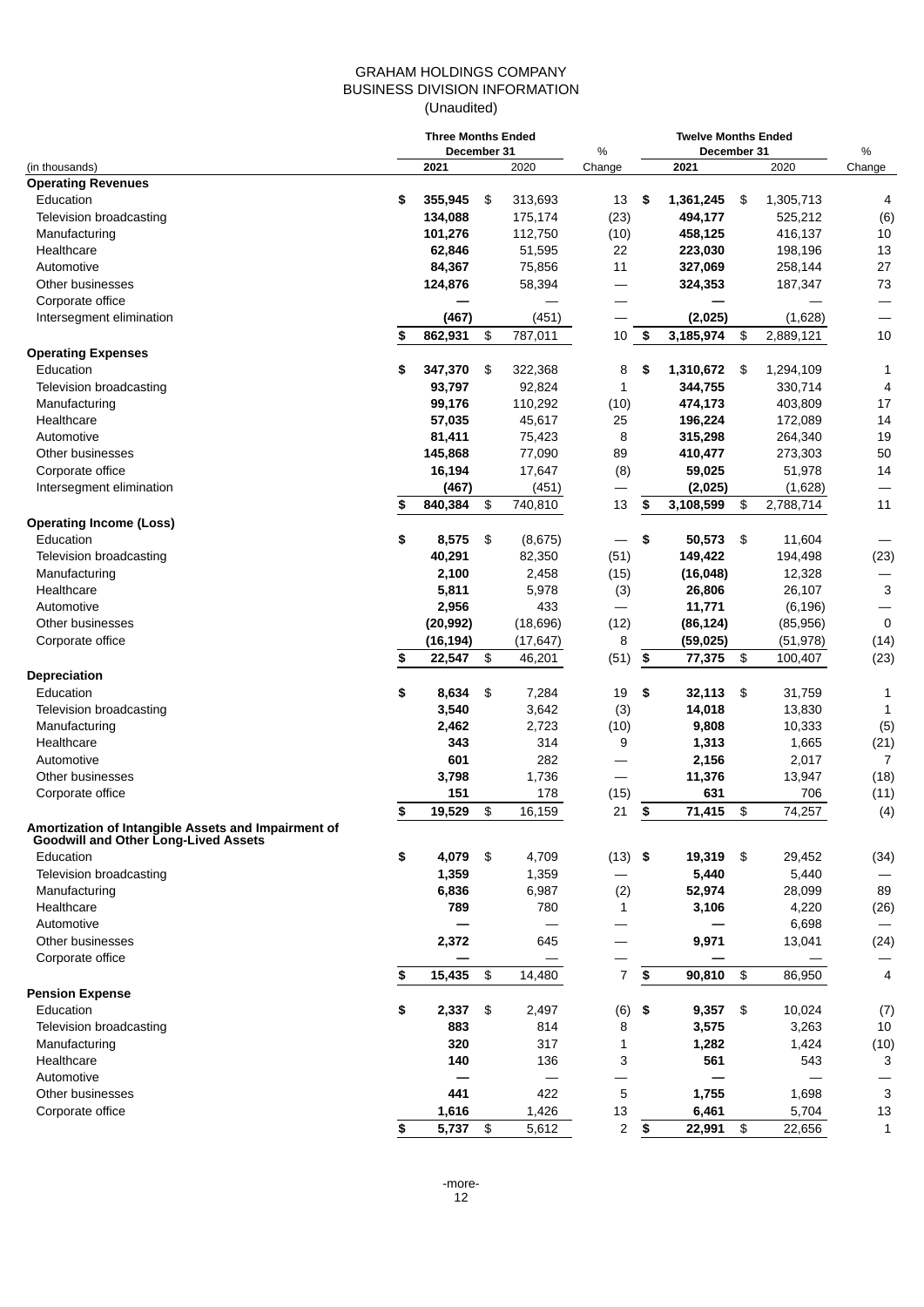## GRAHAM HOLDINGS COMPANY EDUCATION DIVISION INFORMATION (Unaudited)

|                                   |    | <b>Three Months Ended</b><br>December 31 |               |          | %              |    | $\%$      |                |           |                |
|-----------------------------------|----|------------------------------------------|---------------|----------|----------------|----|-----------|----------------|-----------|----------------|
| (in thousands)                    |    | 2021                                     |               | 2020     | Change         |    | 2021      |                | 2020      | Change         |
| <b>Operating Revenues</b>         |    |                                          |               |          |                |    |           |                |           |                |
| Kaplan international              | \$ | 205,561                                  | -\$           | 165,796  | 24             | \$ | 726,875   | -\$            | 653,892   | 11             |
| Higher education                  |    | 77,910                                   |               | 72,264   | 8              |    | 317,854   |                | 316,095   | $1\,$          |
| Supplemental education            |    | 71,014                                   |               | 73,446   | (3)            |    | 309,069   |                | 327,087   | (6)            |
| Kaplan corporate and other        |    | 4,020                                    |               | 3,205    | 25             |    | 14,759    |                | 12,643    | 17             |
| Intersegment elimination          |    | (2,560)                                  |               | (1,018)  |                |    | (7, 312)  |                | (4,004)   |                |
|                                   | \$ | 355,945                                  | \$            | 313,693  | 13             | \$ | 1,361,245 | \$             | 1,305,713 | 4              |
| <b>Operating Expenses</b>         |    |                                          |               |          |                |    |           |                |           |                |
| Kaplan international              | \$ | 195,389                                  | \$            | 171,804  | 14             | \$ | 693,418   | \$             | 638,644   | 9              |
| Higher education                  |    | 71,928                                   |               | 69,783   | 3              |    | 293,720   |                | 291,731   | $\mathbf{1}$   |
| Supplemental education            |    | 67,174                                   |               | 66,590   | $1\,$          |    | 272,150   |                | 307,382   | (11)           |
| Kaplan corporate and other        |    | 11,360                                   |               | 10,500   | 8              |    | 39,474    |                | 30,909    | 28             |
| Amortization of intangible assets |    | 4,034                                    |               | 4,367    | (8)            |    | 16,001    |                | 17,174    | (7)            |
| Impairment of long-lived assets   |    | 45                                       |               | 342      | (87)           |    | 3,318     |                | 12,278    | (73)           |
| Intersegment elimination          |    | (2, 560)                                 |               | (1,018)  |                |    | (7, 409)  |                | (4,009)   |                |
|                                   | S  | 347,370                                  | \$            | 322,368  | 8              | \$ | 1,310,672 | \$             | 1,294,109 | $\mathbf 1$    |
| <b>Operating Income (Loss)</b>    |    |                                          |               |          |                |    |           |                |           |                |
| Kaplan international              | \$ | 10,172                                   | - \$          | (6,008)  |                | \$ | 33,457    | $\sqrt{3}$     | 15,248    |                |
| Higher education                  |    | 5,982                                    |               | 2,481    |                |    | 24,134    |                | 24,364    | (1)            |
| Supplemental education            |    | 3,840                                    |               | 6,856    | (44)           |    | 36,919    |                | 19,705    | 87             |
| Kaplan corporate and other        |    | (7, 340)                                 |               | (7, 295) | (1)            |    | (24, 715) |                | (18, 266) | (35)           |
| Amortization of intangible assets |    | (4,034)                                  |               | (4, 367) | 8              |    | (16,001)  |                | (17, 174) | 7              |
| Impairment of long-lived assets   |    | (45)                                     |               | (342)    | 87             |    | (3,318)   |                | (12, 278) | 73             |
| Intersegment elimination          |    |                                          |               |          |                |    | 97        |                | 5         |                |
|                                   | \$ | 8,575                                    | $\frac{2}{3}$ | (8,675)  |                | \$ | 50,573    | \$             | 11,604    |                |
| Depreciation                      |    |                                          |               |          |                |    |           |                |           |                |
| Kaplan international              | \$ | 5,869                                    | \$            | 4,780    | 23             | \$ | 21,472    | \$             | 19,562    | 10             |
| Higher education                  |    | 1,010                                    |               | 845      | 20             |    | 3,658     |                | 3,082     | 19             |
| Supplemental education            |    | 1,640                                    |               | 1,559    | 5              |    | 6,544     |                | 8,724     | (25)           |
| Kaplan corporate and other        |    | 115                                      |               | 100      | 15             |    | 439       |                | 391       | 12             |
|                                   | \$ | 8,634                                    | \$            | 7,284    | 19             | \$ | 32,113    | \$             | 31,759    | $\mathbf{1}$   |
| <b>Pension Expense</b>            |    |                                          |               |          |                |    |           |                |           |                |
| Kaplan international              | \$ | 70                                       | $\frac{1}{2}$ | 99       | (29)           | \$ | 291       | \$             | 433       | (33)           |
| Higher education                  |    | 1,111                                    |               | 1,037    | $\overline{7}$ |    | 4,440     |                | 4,150     | $\overline{7}$ |
| Supplemental education            |    | 953                                      |               | 1,052    | (9)            |    | 3,814     |                | 4,207     | (9)            |
| Kaplan corporate and other        |    | 203                                      |               | 309      | (34)           |    | 812       |                | 1,234     | (34)           |
|                                   | \$ | 2,337                                    | \$            | 2,497    | (6)            | \$ | 9,357     | $\mathfrak{p}$ | 10,024    | (7)            |
|                                   |    |                                          |               |          |                |    |           |                |           |                |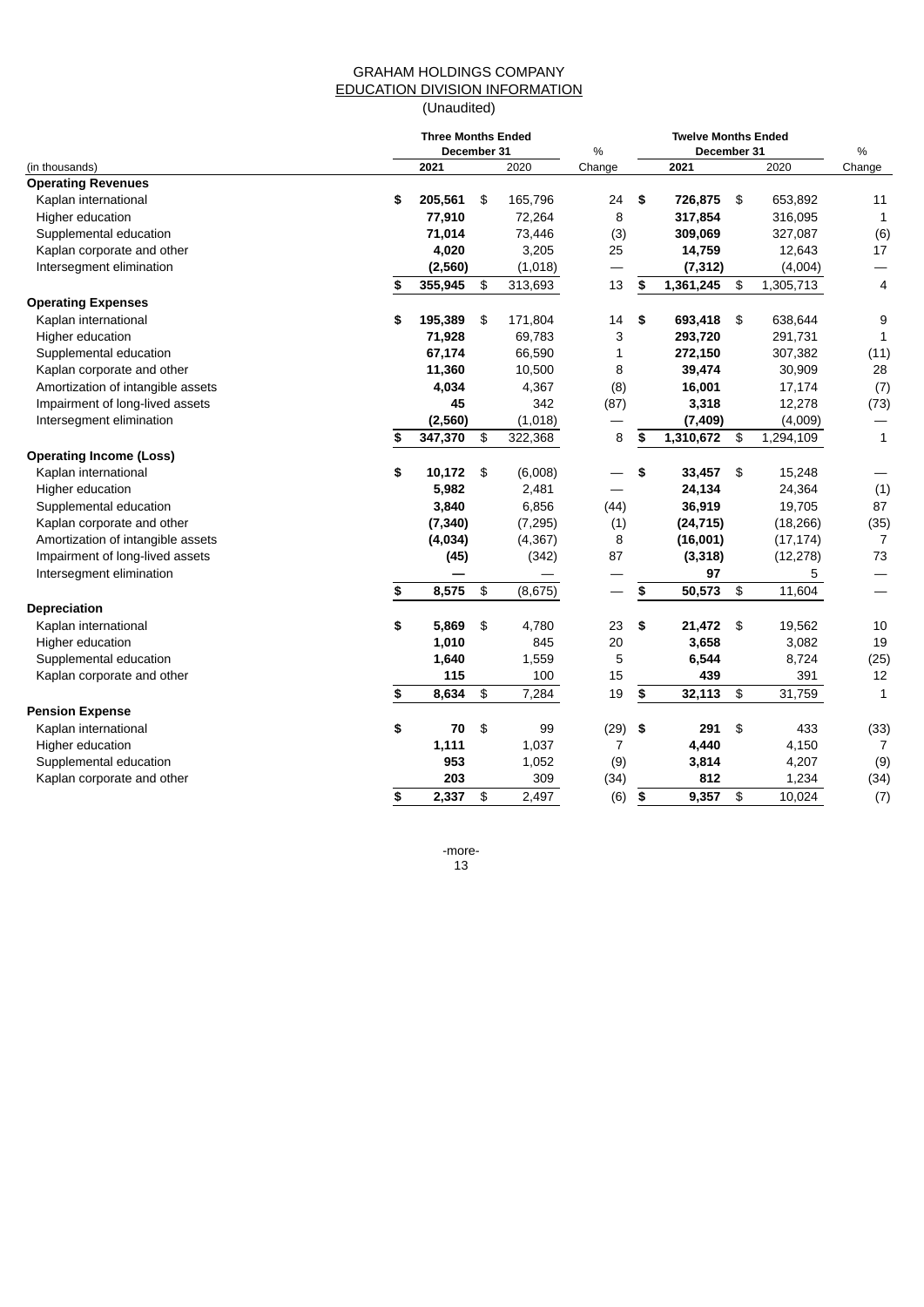#### NON-GAAP FINANCIAL INFORMATION GRAHAM HOLDINGS COMPANY (Unaudited)

In addition to the results reported in accordance with accounting principles generally accepted in the United States (GAAP) included in this press release, the Company has provided information regarding net income excluding certain items described below reconciled to the most directly comparable GAAP measures. Management believes that these non-GAAP measures, when read in conjunction with the Company's GAAP financials, provide useful information to investors by offering:

- the ability to make meaningful period-to-period comparisons of the Company's ongoing results;
- the ability to identify trends in the Company's underlying business; and
- a better understanding of how management plans and measures the Company's underlying business.

Net income excluding certain items should not be considered substitutes or alternatives to computations calculated in accordance with and required by GAAP. These non-GAAP financial measures should be read only in conjunction with financial information presented on a GAAP basis.

The following tables reconcile the non-GAAP financial measures to the most directly comparable GAAP measures: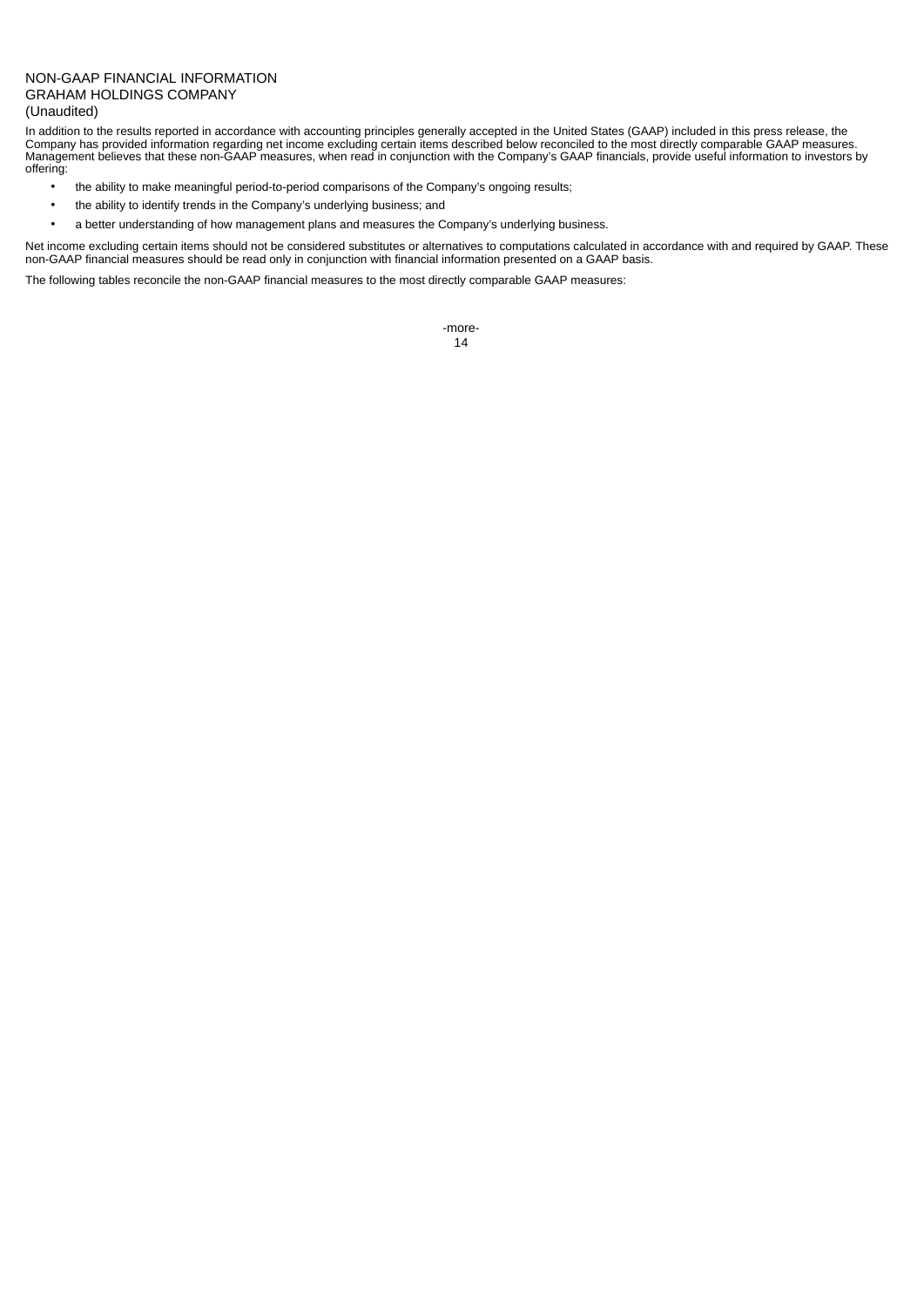|                                                                                                                           | <b>Three Months Ended December 31</b> |                               |    |                   |                            |                 |               |  |  |  |
|---------------------------------------------------------------------------------------------------------------------------|---------------------------------------|-------------------------------|----|-------------------|----------------------------|-----------------|---------------|--|--|--|
|                                                                                                                           |                                       | 2021                          |    |                   |                            | 2020            |               |  |  |  |
|                                                                                                                           | <b>Income</b><br>before<br>income     | <b>Income</b><br><b>Taxes</b> |    | <b>Net Income</b> | Income<br>before<br>income | Income<br>Taxes | Net Income    |  |  |  |
| (in thousands, except per share amounts)<br>Amounts attributable to Graham Holdings Company Common<br><b>Stockholders</b> | taxes                                 |                               |    |                   | taxes                      |                 |               |  |  |  |
| As reported                                                                                                               | \$<br>102,883                         | \$<br>17,800                  | \$ | 85,083            | \$<br>317,743              | \$<br>80,800    | \$<br>236.943 |  |  |  |
| Attributable to noncontrolling interests                                                                                  |                                       |                               |    | (402)             |                            |                 | 198           |  |  |  |
| Attributable to Graham Holdings Company Stockholders                                                                      |                                       |                               |    | 84,681            |                            |                 | 237,141       |  |  |  |
| Adjustments:                                                                                                              |                                       |                               |    |                   |                            |                 |               |  |  |  |
| Restructuring charges at the education division                                                                           |                                       |                               |    |                   | 3,991                      | 1,025           | 2,966         |  |  |  |
| Reduction to operating expenses in connection with the broadcast<br>spectrum repacking                                    | (104)                                 | (22)                          |    | (82)              | (371)                      | (83)            | (288)         |  |  |  |
| Goodwill and other long-lived asset impairment charges                                                                    | 1,372                                 | 323                           |    | 1,049             | 342                        | 94              | 248           |  |  |  |
| Net losses (earnings) of affiliates whose operations are not<br>managed by the Company                                    | 13,041                                | 3,658                         |    | 9,383             | (739)                      | (196)           | (543)         |  |  |  |
| Interest expense related to the fair value adjustment of the<br>mandatorily redeemable noncontrolling interest            | 1,362                                 | 93                            |    | 1,269             | 8,483                      |                 | 8,483         |  |  |  |
| Net gains on marketable equity securities                                                                                 | (66, 107)                             | (15, 194)                     |    | (50, 913)         | (61, 926)                  | (16, 425)       | (45,501)      |  |  |  |
| Non-operating (gain) loss, net, from cost and equity method<br>investments                                                | (2, 812)                              | (651)                         |    | (2, 161)          | 4.750                      | 1,260           | 3.490         |  |  |  |
| Gain on sale of Megaphone                                                                                                 |                                       |                               |    |                   | (209, 787)                 | (55,580)        | (154, 207)    |  |  |  |
| Foreign currency loss                                                                                                     | 853                                   | 219                           |    | 634               | 3,030                      | 779             | 2,251         |  |  |  |
| Tax benefit related to the Company's pension and other<br>postretirement plans                                            |                                       | 1,478                         |    | (1, 478)          |                            |                 |               |  |  |  |
| Tax expense related to stock compensation                                                                                 |                                       |                               |    |                   |                            | (2,401)         | 2,401         |  |  |  |
| Net Income, adjusted (non-GAAP)                                                                                           |                                       |                               | \$ | 42,382            |                            |                 | \$<br>56.441  |  |  |  |
| Per share information attributable to Graham Holdings Company<br><b>Common Stockholders</b>                               |                                       |                               |    |                   |                            |                 |               |  |  |  |
| Diluted income per common share, as reported                                                                              |                                       |                               | \$ | 17.10             |                            |                 | \$<br>47.34   |  |  |  |
| Adjustments:                                                                                                              |                                       |                               |    |                   |                            |                 |               |  |  |  |
| Restructuring charges at the education division                                                                           |                                       |                               |    |                   |                            |                 | 0.59          |  |  |  |
| Reduction to operating expenses in connection with the broadcast<br>spectrum repacking                                    |                                       |                               |    | (0.02)            |                            |                 | (0.06)        |  |  |  |
| Goodwill and other long-lived asset impairment charges                                                                    |                                       |                               |    | 0.21              |                            |                 | 0.05          |  |  |  |
| Net losses (earnings) of affiliates whose operations are not<br>managed by the Company                                    |                                       |                               |    | 1.89              |                            |                 | (0.11)        |  |  |  |
| Interest expense related to the fair value adjustment of the<br>mandatorily redeemable noncontrolling interest            |                                       |                               |    | 0.26              |                            |                 | 1.69          |  |  |  |
| Net gains on marketable equity securities                                                                                 |                                       |                               |    | (10.28)           |                            |                 | (9.08)        |  |  |  |
| Non-operating (gain) loss, net, from cost and equity method<br>investments                                                |                                       |                               |    | (0.44)            |                            |                 | 0.70          |  |  |  |
| Gain on sale of Megaphone                                                                                                 |                                       |                               |    |                   |                            |                 | (30.78)       |  |  |  |
| Foreign currency loss                                                                                                     |                                       |                               |    | 0.13              |                            |                 | 0.45          |  |  |  |
| Tax benefit related to the Company's pension and other<br>postretirement plans                                            |                                       |                               |    | (0.30)            |                            |                 |               |  |  |  |
| Tax expense related to stock compensation                                                                                 |                                       |                               |    |                   |                            |                 | 0.48          |  |  |  |
| Diluted income per common share, adjusted (non-GAAP)                                                                      |                                       |                               | \$ | 8.55              |                            |                 | 11.27<br>\$   |  |  |  |

The adjusted diluted per share amounts may not compute due to rounding.